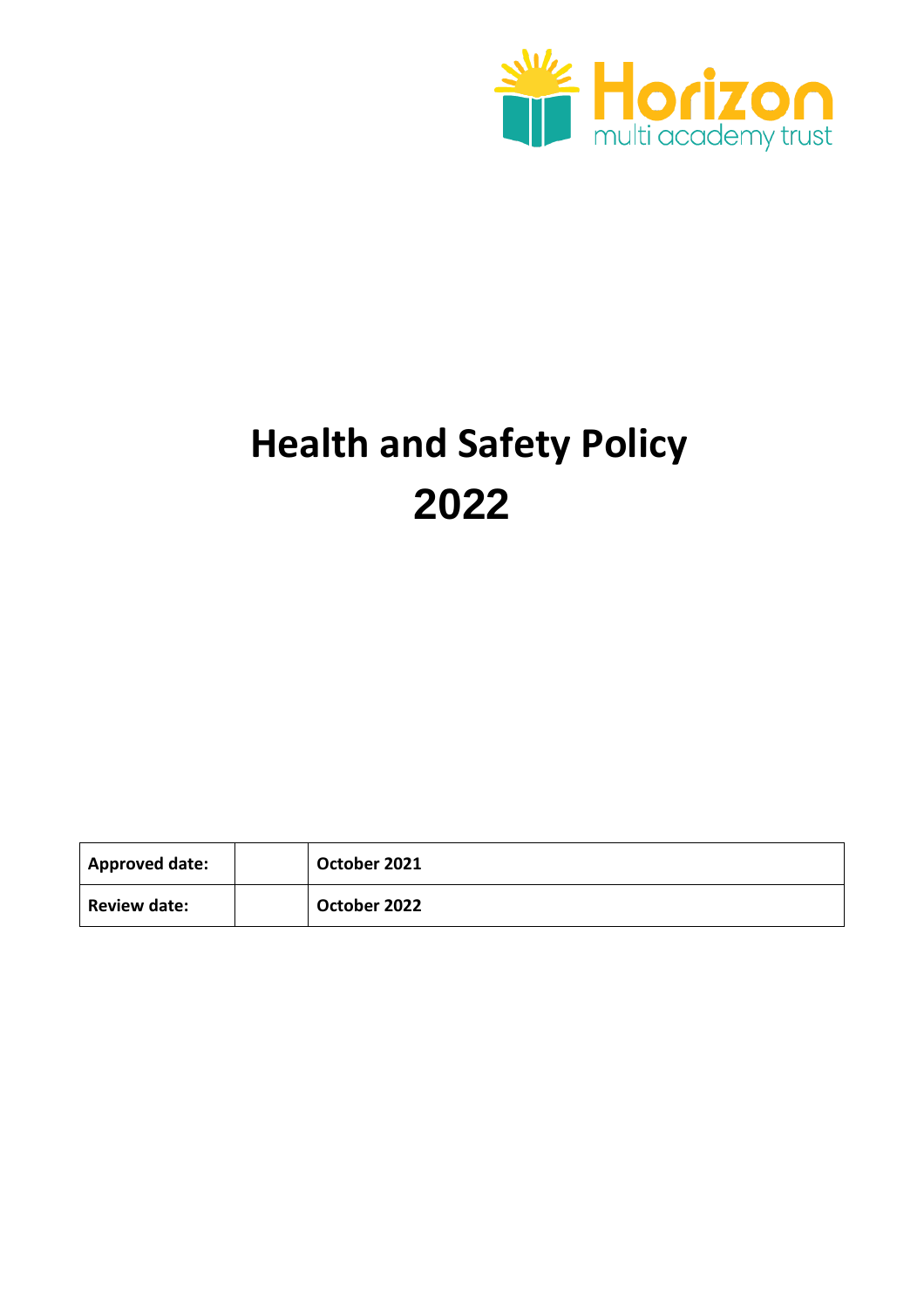## **Contents**

- 1. Aims page 3
- 2. Legislation page 3
- 3. Roles and responsibilities page 4
- 4. Site security page 8
- 5. Fire page 5
- 6. COSHH page 8
- 7. Equipment page 9
- 8. Lone working page 10
- 9. Working at height page 11
- 10. Manual handling page 11
- 11. Off-site visits page 9
- 12. Lettings page 11
- 13. Violence at work page **Error! Bookmark not defined.**
- 14. Smoking page 12
- 15. Infection prevention and control page 12
- 16. New and expectant mothers page 131
- 17. Occupational stress page 14
- 18. Accident reporting page 14
- 19. Training page 153
- 20. Monitoring page 153
- 21. Links with other policies page 13
- Appendix 1. Fire safety checklist...................................................... **Error! Bookmark not defined.**
- Appendix 2. Accident report............................................................ **Error! Bookmark not defined.**
- Appendix 3. Asbestos record ........................................................... **Error! Bookmark not defined.**
- Appendix 4. Recommended absence period for preventing the spread of infection page 15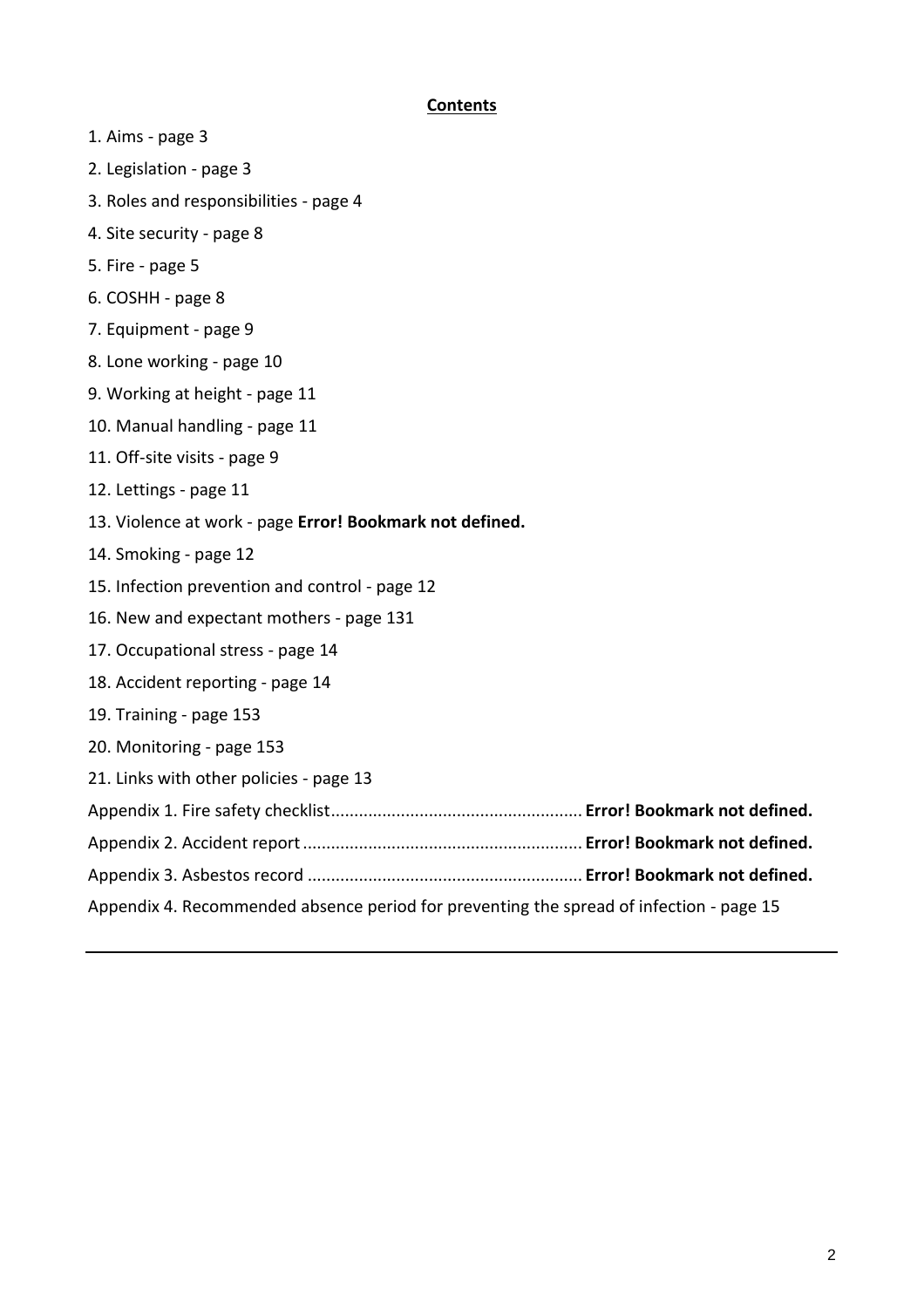# **1. AIMS**

Our school aims to:

Provide and maintain a safe and healthy environment

Establish and maintain safe working procedures amongst staff, pupils and all visitors to the school site

Have robust procedures in place in case of emergencies

Ensure that the premises and equipment are maintained safely, and are regularly inspected

## **2. LEGISLATION**

This policy is based on advice from the Department for Education on [health and safety in schools](https://www.gov.uk/government/publications/health-and-safety-advice-for-schools) and the following legislation:

[The Health and Safety at Work etc. Act 1974,](http://www.legislation.gov.uk/ukpga/1974/37) which sets out the general duties employers have towards employees and duties relating to lettings

[The Management of Health and Safety at Work Regulations 1992,](http://www.legislation.gov.uk/uksi/1992/2051/regulation/3/made) which require employers to make an assessment of the risks to the health and safety of their employees

[The Management of Health and Safety at Work Regulations 1999,](http://www.legislation.gov.uk/uksi/1999/3242/contents/made) which require employers to carry out risk assessments, make arrangements to implement necessary measures, and arrange for appropriate information and training

[The Control of Substances Hazardous to Health Regulations 2002,](http://www.legislation.gov.uk/uksi/2002/2677/contents/made) which require employers to control substances that are hazardous to health

[The Reporting of Injuries, Diseases and Dangerous Occurrences Regulations](http://www.legislation.gov.uk/uksi/2013/1471/schedule/1/paragraph/1/made) (RIDDOR) 2013, which state that some accidents must be reported to the Health and Safety Executive and set out the timeframe for this and how long records of such accidents must be kept

[The Health and Safety \(Display Screen Equipment\) Regulations 1992,](http://www.legislation.gov.uk/uksi/1992/2792/contents/made) which require employers to carry out digital screen equipment assessments and states users' entitlement to an eyesight test

[The Gas Safety \(Installation and Use\) Regulations 1998,](http://www.legislation.gov.uk/uksi/1998/2451/regulation/4/made) which require work on gas fittings to be carried out by someone on the Gas Safe Register

[The Regulatory Reform \(Fire Safety\) Order 2005,](http://www.legislation.gov.uk/uksi/2005/1541/part/2/made) which requires employers to take general fire precautions to ensure the safety of their staff

[The Work at Height Regulations 2005,](http://www.legislation.gov.uk/uksi/2005/735/contents/made) which requires employers to protect their staff from falls from height

The school follows [national guidance published by Public Health England](https://www.gov.uk/government/uploads/system/uploads/attachment_data/file/522337/Guidance_on_infection_control_in_schools.pdf) when responding to infection control issues.

This policy complies with our funding agreement and articles of association.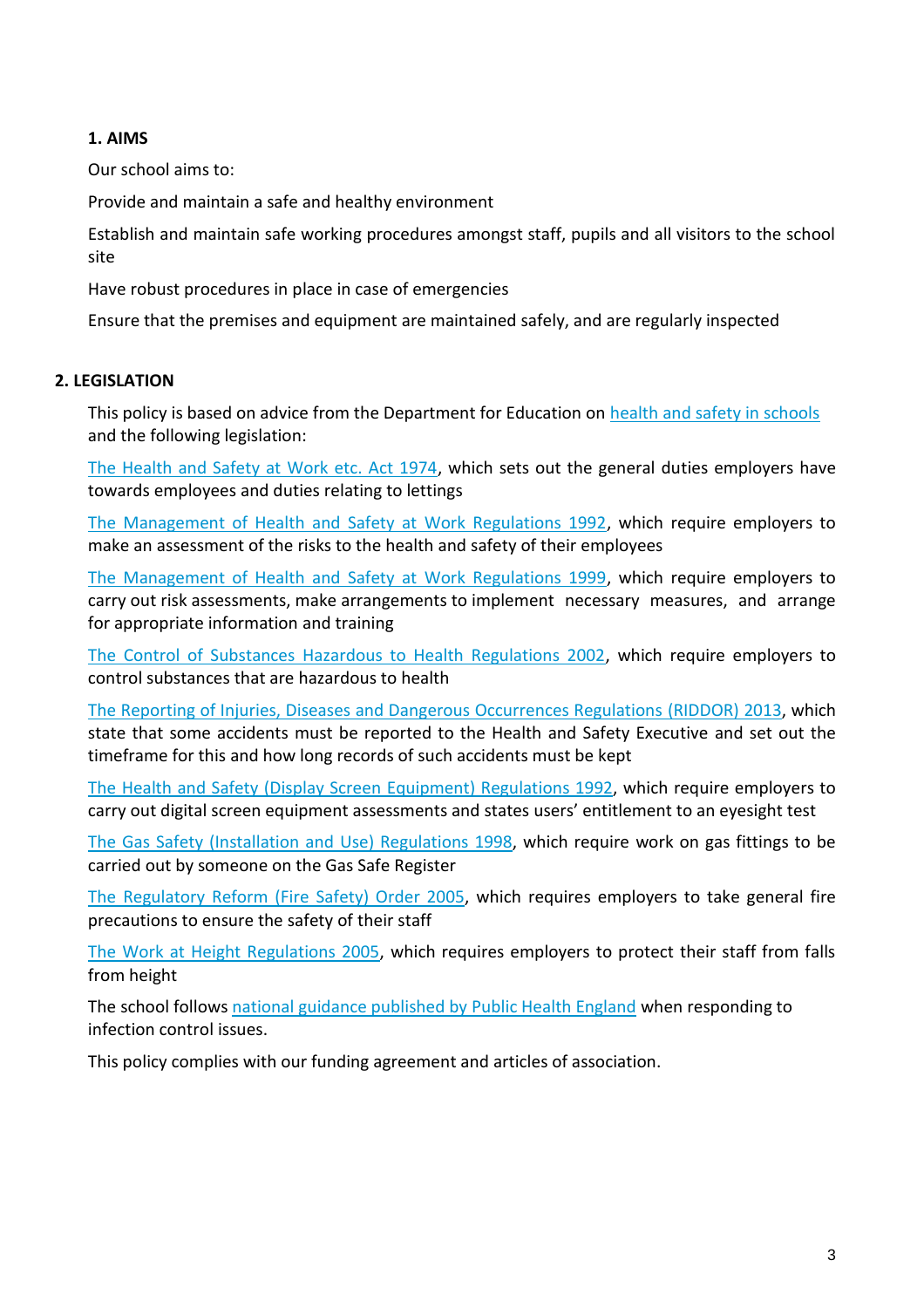# **3. ROLES AND RESPONSIBILITIES**

## **3.1 The Trust Board**

- To produce and regularly review the Health and Safety Policy for the Trust. This policy will reflect the requirements of the Health and Safety at Work Act 1974 by outlining arrangement to ensure, so far as is reasonably practicable, the health, safety and wellbeing of staff, pupils and other affected by the organisation.
- To monitor both compliance with, as well as the effectiveness of, this policy
- To provide adequate resources to meet the Trust's legal responsibilities as well as compliance with this policy
- To review the Trust's Risk Register

# **3.2 The CEO**

The CEO has ultimate day to day responsibility for health and safety management and will take all reasonably practicable steps to secure the health and safety of pupils, staff and others by ensuring good practise is developed and implemented with a proactive Health & Safety management and culture.

- Reports to the Trust Board on health and safety performance and to monitor both compliance with, as well as the effectiveness of, this policy
- Report to the Trust Board any significant risks or policy requirements which cannot be met with the
- Delegates responsibility to the Business Operations Manager and Headteachers

## **3.3 Business Operations Manager**

The Business Operations Manager is Anna Pearce and is responsible to the CEO and Trust Board.

The Business Operations Manager has the delegated task of managing the day-to-day Health and Safety management processes for schools within the trust, assisting Site Managers/Headteachers where required.

The Business Operations Manager will liaise with Caretakers/Site Managers for each site to fulfil this and to develop a positive culture to Health and Safety throughout the organisation.

Other duties include:

- Write, develop and review the Health and Safety Policy and any sub policies where required
- Cooperate and communicate with the CEO to ensure that this policy is implemented and complied with, preparing a termly report on health and safety performance and compliance
- Liaise and Assist Headteachers on health and safety matters in their schools, where necessary
- Assist with the identification of training needs and delivery within schools to ensure staff are knowledgeable, legally compliant and competent to carry out their role
- Develop and support links with Caretakers/Site Managers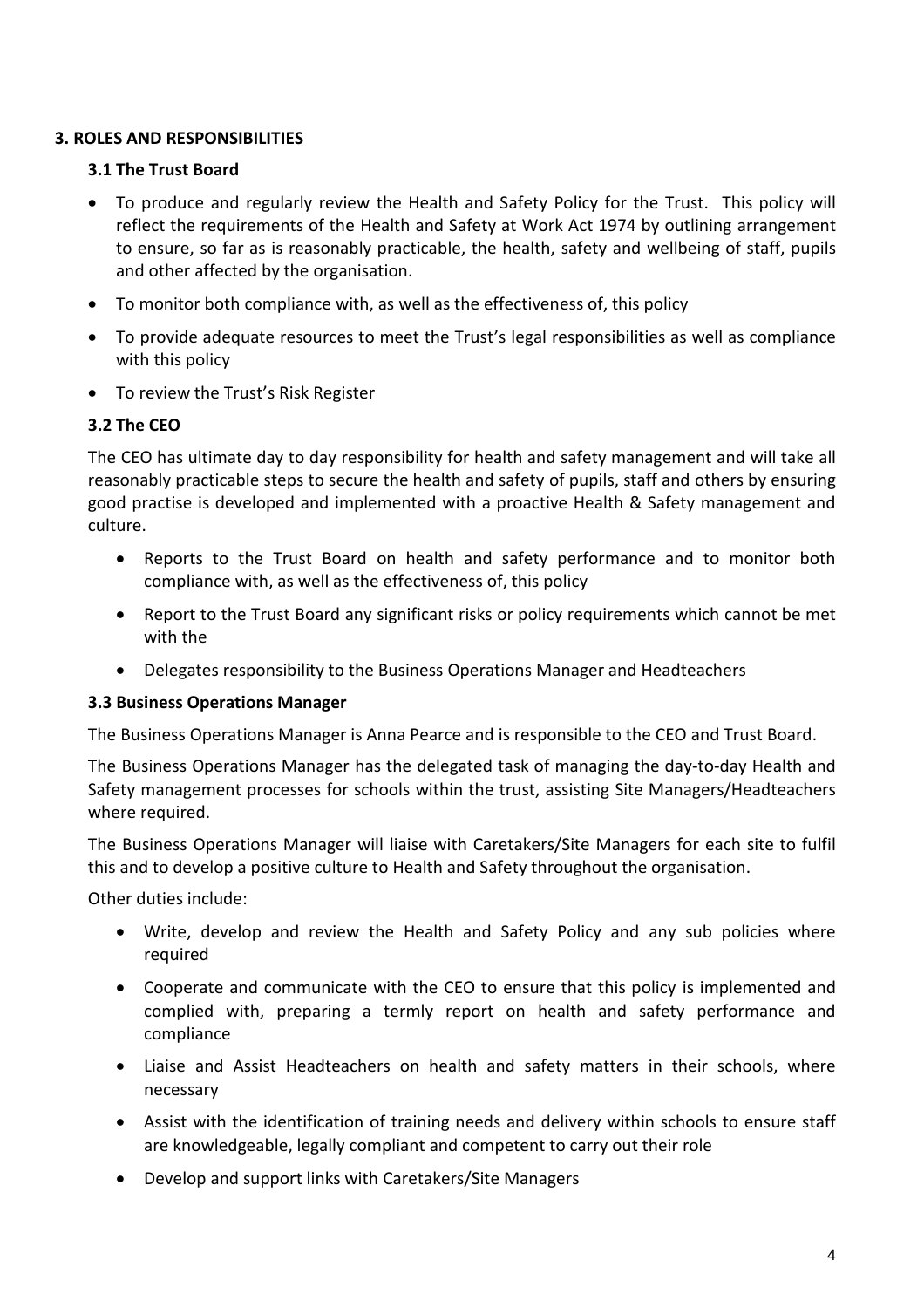- Ensure all staff and contractors are aware of their Health and Safety Responsibilities and follow CDM regulations
- Liaise with Caretakers/Site Manager where required to develop and maintain records of inspection and maintenance and ensure all remedial action identified and addressed promptly or made known to the CEO and trust board if funds are not available

## **3.4 Executive Headteachers, Headteachers and Head of Schools**

The Executive Headteachers, Headteachers and Head of School have day-to-day responsibility for Health and Safety management and will take all reasonably practicable steps to secure the health and safety of pupils, staff and others whilst ensuring that policy is followed.

In particular, their duties will include:

- Robust risk assessments for work activities, premises and compliance are undertaken and regularly reviewed as appropriate and that identified control measures or remedial works are implemented
- Communicate the policy and other relevant safe working procedures with all staff via appropriate training and instruction
- Report any significant risks or policy requirements that cannot be met within budget to the CEO or Business Operations Manager
- Ensure all accidents and near misses are reported and investigated
- Promote a positive health and safety culture by leading by example
- Ensure appropriate action is taken with any health, safety and welfare issues that are referred to them, informing the CEO of any issues which can not be resolved within the resources available
- Carry out daily walkthroughs of the school site to identify any hazards, to include a check of outdoor play equipment. Any findings must be reported to the Headteacher/Senior Administrator
- Ensure there is a suitable recording and monitoring system for visitors

| School                                  | <b>Executive Head/Heateacher/HoS</b>     |
|-----------------------------------------|------------------------------------------|
| <b>Elburton Primary School</b>          | <b>Keith Smithers</b>                    |
| <b>Ford Primary School</b>              | David Yuill                              |
| Hyde Park Infant School                 | Denise Razey                             |
| Hyde Park Junior School                 | <b>Mark Dellow</b>                       |
| Hooe Primary Academy                    | Kate Lewin                               |
| Plaistow Hill Infant and Nursery School | Sharon Burnett (EH) and Emma Young (HoS) |
| Pomphlett                               | <b>Claire Makelis</b>                    |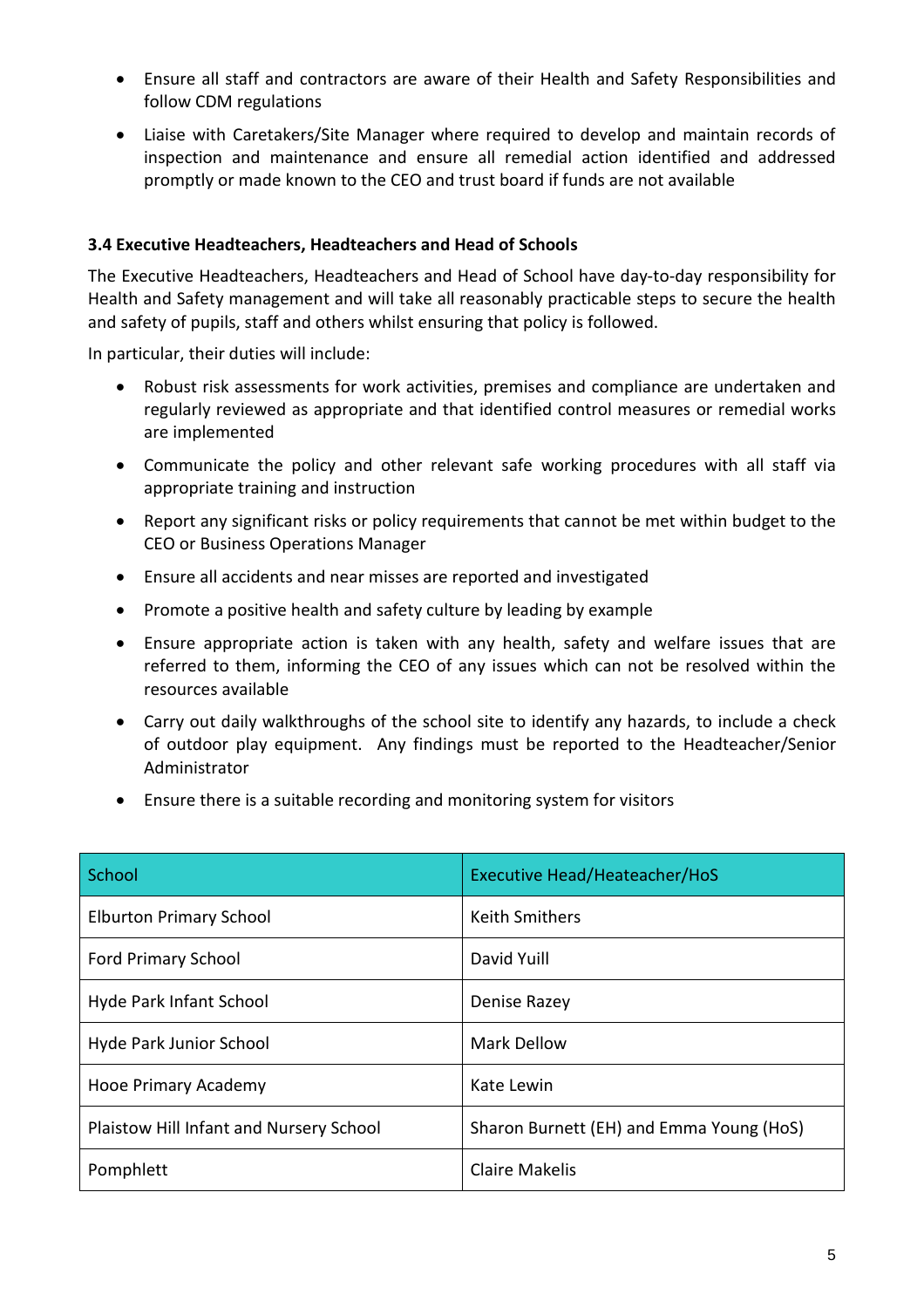| Victoria Road Primary and Nursery School | Sharin Burnett (EH) and Sarah-Jayne Collins |
|------------------------------------------|---------------------------------------------|
| Widewell Primary Academy                 | Vicky Broughton                             |

## **3.5 Site Managers/Caretakers/Senior Administrators**

The Site Managers, Caretakers and Senior Administrators (where applicable) have day-to-day responsibility to support the headteacher with Health and Safety management and will take all reasonably practicable steps to secure the health and safety of pupils, staff and others whilst ensuring that policy is followed.

In particular, their duties will include:

- Robust risk assessments for work activities, premises and compliance are undertaken and regularly reviewed as appropriate and that identified control measures or remedial works are implemented
- Communicate the policy and other relevant safe working procedures with all staff via appropriate training and instruction
- Report any significant risks or policy requirements that cannot be met within budget to the CEO or Business Operations Manager
- Ensure all accidents and near misses are reported and investigated
- Promote a positive health and safety culture by leading by example
- Ensure appropriate action is taken with any health, safety and welfare issues that are referred to them, informing SLT of any issues which cannot be resolved within the resources available
- Carry out daily walkthroughs of the school site to identify any hazards, to include a check of outdoor play equipment. Any findings must be reported to the Headteacher/Senior Administrator
- Ensure all staff inductions include Health and Safety Awareness
- Ensure there is a suitable recording and monitoring system for visitors

| School                                  | <b>Site Manager</b>   |
|-----------------------------------------|-----------------------|
| <b>Elburton Primary School</b>          | <b>Nick Carter</b>    |
| <b>Ford Primary School</b>              | <b>Martin Barbour</b> |
| Hyde Park Infant School                 | Simon Bouch           |
| Hyde Park Junior School                 | Simon Bouch           |
| Hooe Primary Academy                    | Andrew McQuillan      |
| Plaistow Hill Infant and Nursery School | Dave Turner           |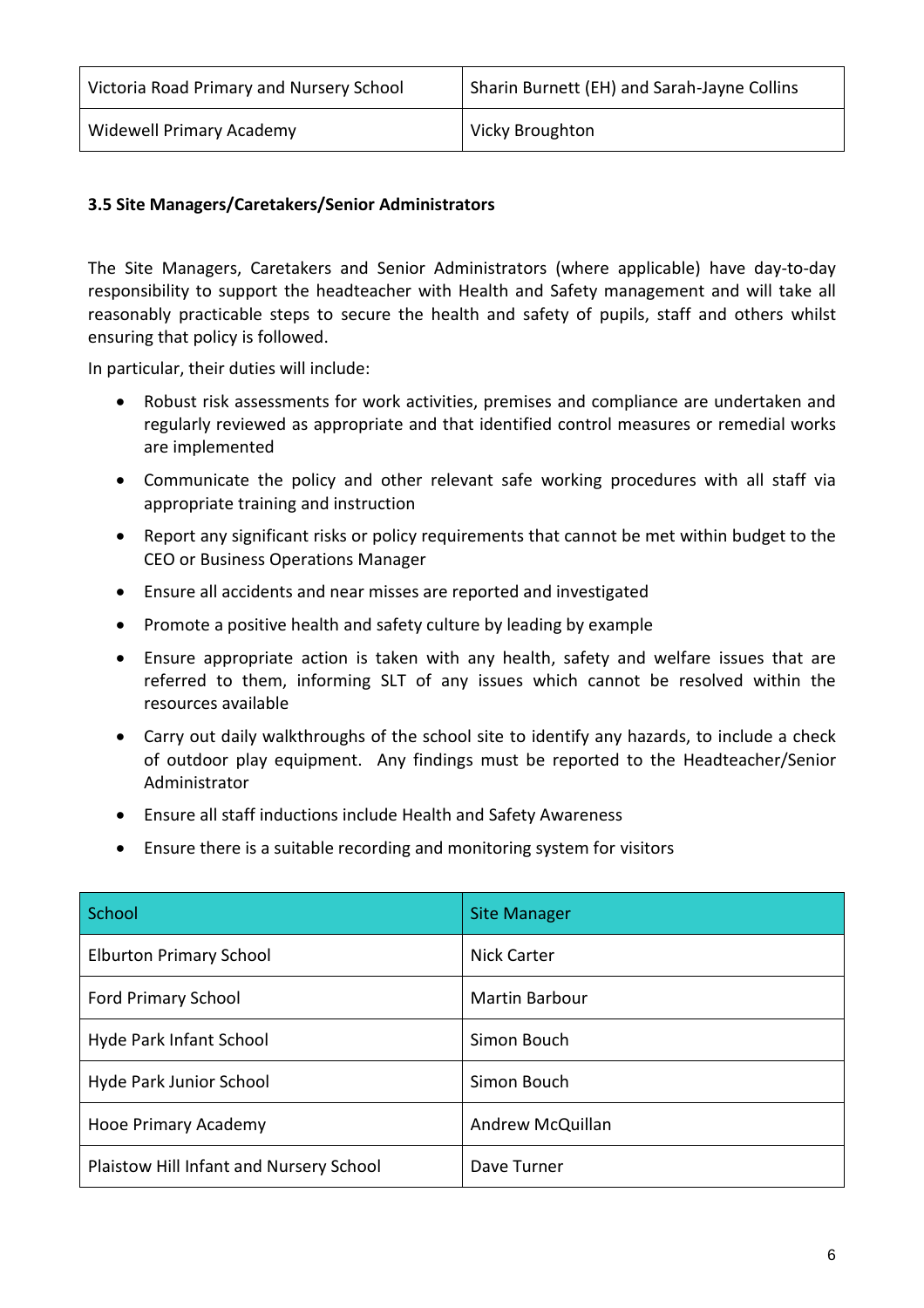| Pomphlett                                | Gary Thomas / Debbie Reid (SA) |
|------------------------------------------|--------------------------------|
| Victoria Road Primary and Nursery School | Kevin Smith                    |
| <b>Widewell Primary Academy</b>          | Andrew McQuillan               |

# **3.6 All Staff**

Under the health and safety of work act 1974, all employees have general health and safety responsibilities. All employees are obliged to take care of their own health and safety whilst at work along with that of others who may be affect by their actions. This also applies to volunteers who are under the control of the trust.

Specifically, all employees have responsibility to:

- Take reasonable care for the health and safety of themselves and others in undertaking their work
- Comply with the Trust's health and safety policy arrangements at all times
- Report all accidents and incidents in line with the reporting procedure
- No intentionally interfere with or misuse any equipment or fittings provided in the interests of health and safety and welfare
- Report all defects in the condition of premises or equipment and any health and safety concerns immediately to their line manager
- Ensure that they only use equipment or machinery that they have received relevant training for
- Make use of all necessary control measures and personal protective equipment provided for safety or health reasons
- Read, understand and follow all relevant Health and Safety documentation and updates, providing feedback where required

Contractors will agree health and safety practices with the headteacher before starting work. Before work begins the contractor will provide evidence that they have completed an adequate risk assessment of all their planned work.

## **3.7 Children and parents**

## **Children and parents, in accordance with their age and aptitude, are expected to:**

- To exercise personal responsibility for the health and safety of themselves and others
- To observe standards of behaviour and dress consistent with safety and/or hygiene
- To observe all the health and safety rules of the school, including personal hygiene and instructions from staff during an emergency
- Not wilfully misuse, neglect or interfere with facilities or equipment provided for their and others' health and safety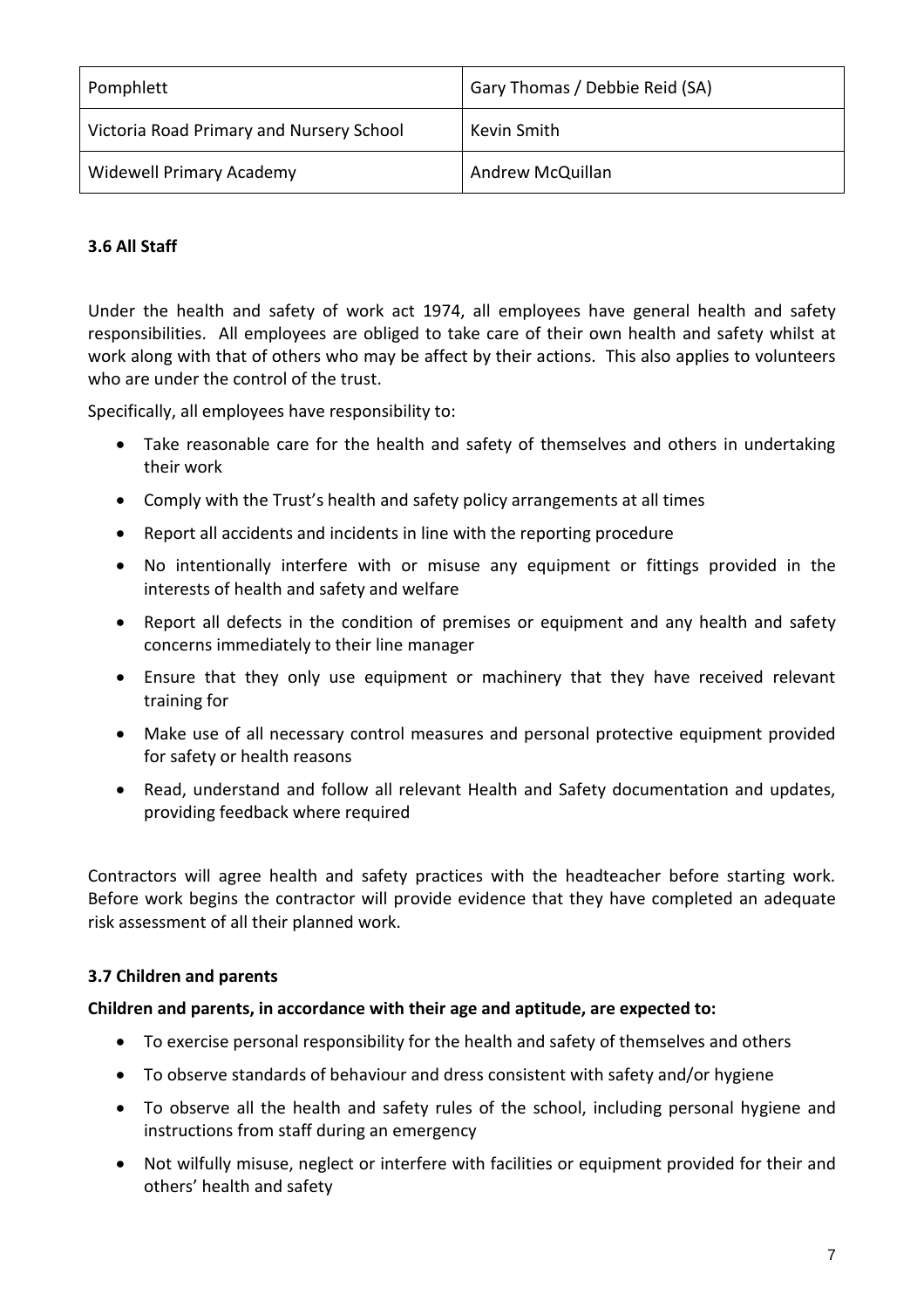## **3.8 Contractors**

All contractors must report to main reception where they will be asked to sign in and wear an identification badge. Contractors will be issued with guidance and requirements for safe practice whilst on site. Where necessary, contractors will be asked to sign to confirm that they have read and understood the Asbestos Register.

To ensure contractor competency, the Nominated Person in Charge will undertake competency checks prior to engaging any contractor. Should any concerns be raised contact will be made with the Headteacher or Business Operations Manager.

In respect of construction works, the Person in Charge will ensure the client's duties under the Construction (Design and Management) Regulations 2015 have been understood and complied with.

## **4. SITE SECURITY**

Headteachers, Business Manager and Site Managers are responsible for the security of the school site in and out of school hours. They are responsible for visual inspections of the site, and for the intruder and fire alarm systems.

## **5. FIRE SAFETY**

The Site Manager is responsible for ensuring that the fire risk assessment is undertaken by an independent third part and recommendations and controls implemented accordingly. The fire risk assessment is to be located in the Site Control Logbook and a copy uploaded on to EVERY, the property and compliance portal. This is reviewed annually.

Fire and emergency evacuation procedures are detailed in the Fire Emergency Plan document which is located in all schools and a summary Fire Action notice will be posted at the exit point of each room. These procedures will be reviewed along with the fire risk assessment and are made available to all staff as part of the school's induction process.

All staff will be briefed on the contents of the Fire Emergency Plan on an annual basis.

This will be augmented by fire drills which will be undertaken termly, and results recorded in the Fire logbook.

#### **6. COSHH**

Schools are required to control hazardous substances, which can take many forms, including:

- Chemicals
- Products containing chemicals
- Fumes
- Dusts
- Vapours
- Mists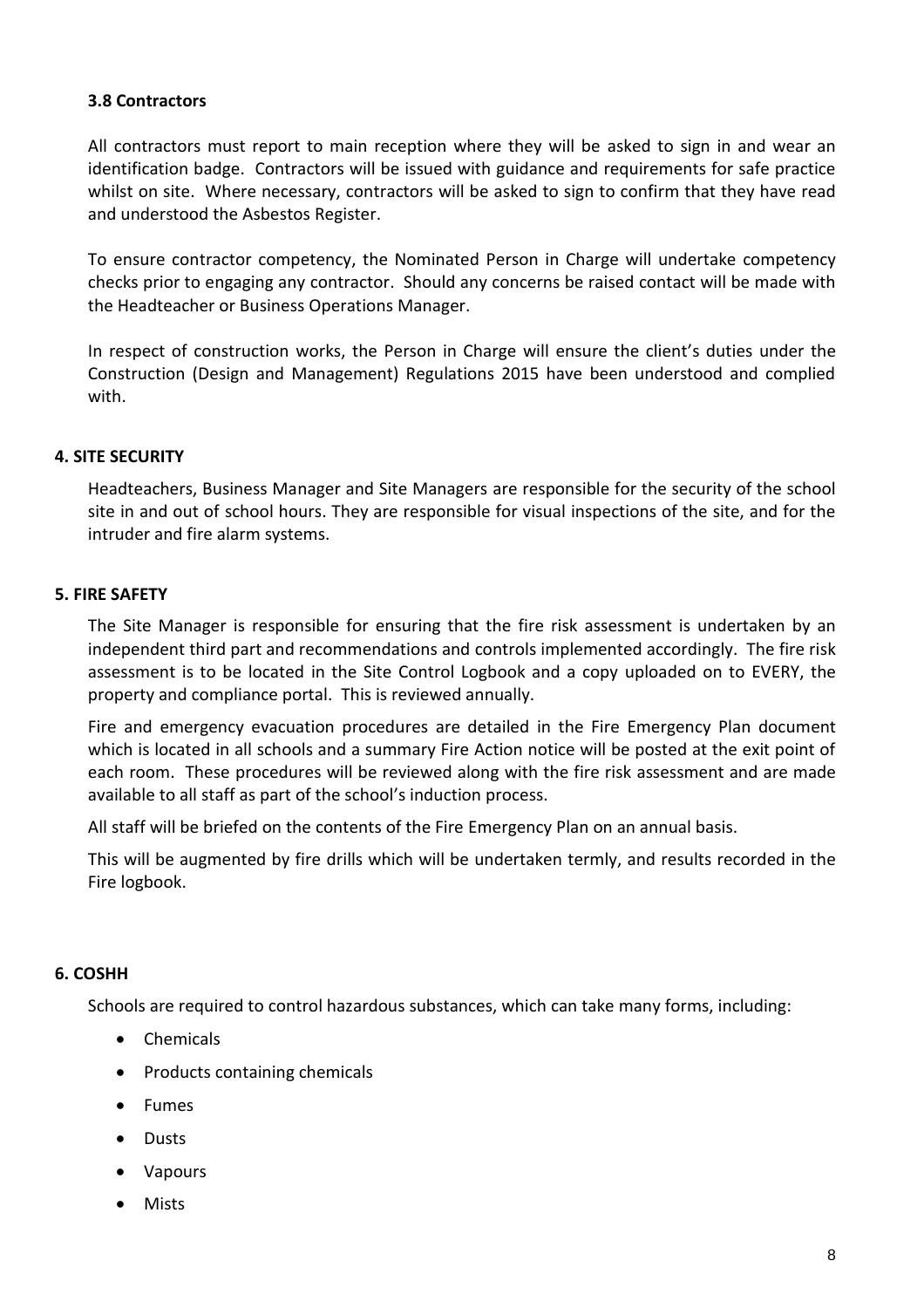- Gases and asphyxiating gases
- Germs that cause diseases, such as leptospirosis or legionnaires disease

Control of substances hazardous to health (COSHH) risk assessments are completed by the Site Manager at each school and circulated to all employees who work with hazardous substances. Staff will also be provided with protective equipment, where necessary.

Our staff use and store hazardous products in accordance with instructions on the product label. All hazardous products are kept in their original containers, with clear labelling and product information.

Any hazardous products are disposed of in accordance with specific disposal procedures.

Emergency procedures, including procedures for dealing with spillages, are displayed near where hazardous products are stored and in areas where they are routinely used.

## **6.1 Gas safety**

Installation, maintenance and repair of gas appliances and fittings will be carried out by a competent Gas Safe registered engineer

Gas pipework, appliances and flues are regularly maintained

All rooms with gas appliances are checked to ensure that they have adequate ventilation

# **6.2 Legionella**

A water risk assessment is completed at each school is responsible for ensuring that the identified operational controls are conducted and recorded in the school's water log book

A suitable and sufficient Legionella Risk Assessment will be carried out every year and when significant changes have occurred to the water system and/or building footprint. Any remedial recommendations will be completed accordingly.

Each school must ensure that the designated water supply checks and maintenance tasks are carried out by the site team and contracted provider under the terms of contract and are recorded.

See Legionella Risk Assessment and Written Scheme.

## **6.3 Asbestos**

Staff are briefed on the hazards of asbestos, the location of any asbestos in the school and the action to take if they suspect they have disturbed it

Arrangements are in place to ensure that contractors are made aware of any asbestos on the premises and that it is not disturbed by their work

Contractors will be advised that if they discover material which they suspect could be asbestos, they will stop work immediately until the area is declared safe

An asbestos management plan and asbestos register is maintained and reviewed annually.

## **7. EQUIPMENT**

All equipment and machinery is maintained in accordance with the manufacturer's instructions. In addition, maintenance schedules outline when extra checks should take place

When new equipment is purchased, it is checked to ensure that it meets appropriate educational standards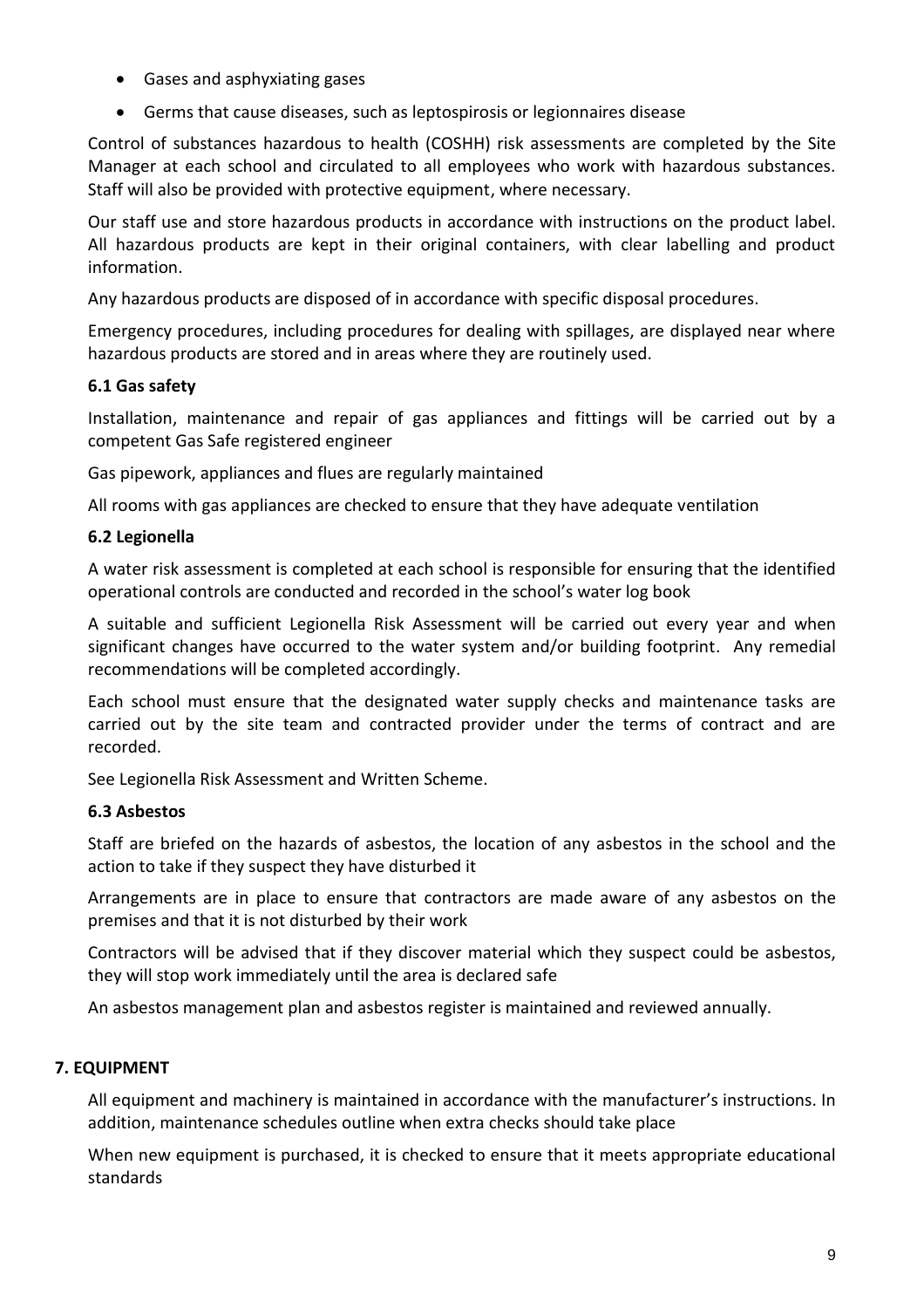All equipment is stored in the appropriate storage containers and areas. All containers are labelled with the correct hazard sign and contents

# **7.1 Electrical equipment**

All staff must conduct a visual inspection of plugs cables and electrical equipment prior to use. Defective equipment to be reported immediately to the Site Manager and taken out of use.

All portable items of electrical equipment will be subject to formal inspection (PAT test) and, where appropriate, a testing regime on an identified cycle dependant upon the level of risk associated with the particular appliance.

Personal items of equipment should not be brought in to the Trust without prior authorisation and must be subject to the same inspection process as Trust-owned equipment.

## **7.2 PE equipment**

Pupils are taught how to carry out and set up PE equipment safely and efficiently. Staff check that equipment is set up safely

Any concerns about the condition of the gym floor or other apparatus will be reported to the caretaker/site manager

## **7.3 Display screen equipment**

All staff that use display equipment for continuous spells of an hour or more, or a total daily time of three hours or more, must undertake a DSE assessment and complete the relevant raining package via the Trust's e-learning provider in accordance with the requirements of the Health and Safety (Display Screen Equipment) Regulations 1992.

Staff identified as DSE users are entitled to an eyesight test for DSE use upon request, and at regular intervals thereafter, by a qualified optician (and a contribution towards the cost of corrective glasses provided if required specifically for DSE use)

## **8. LONE WORKING**

Lone working may include:

- Late working
- Home or site visits
- Weekend working
- Site manager duties
- Site cleaning duties
- Working in a single occupancy office

Potentially dangerous activities, such as those where there is a risk of falling from height, will not be undertaken when working alone. If there are any doubts about the task to be performed then the task will be postponed until other staff members are available.

If lone working is to be undertaken, a colleague, friend or family member will be informed about where the member of staff is and when they are likely to return.

The lone worker will ensure that they are medically fit to work alone.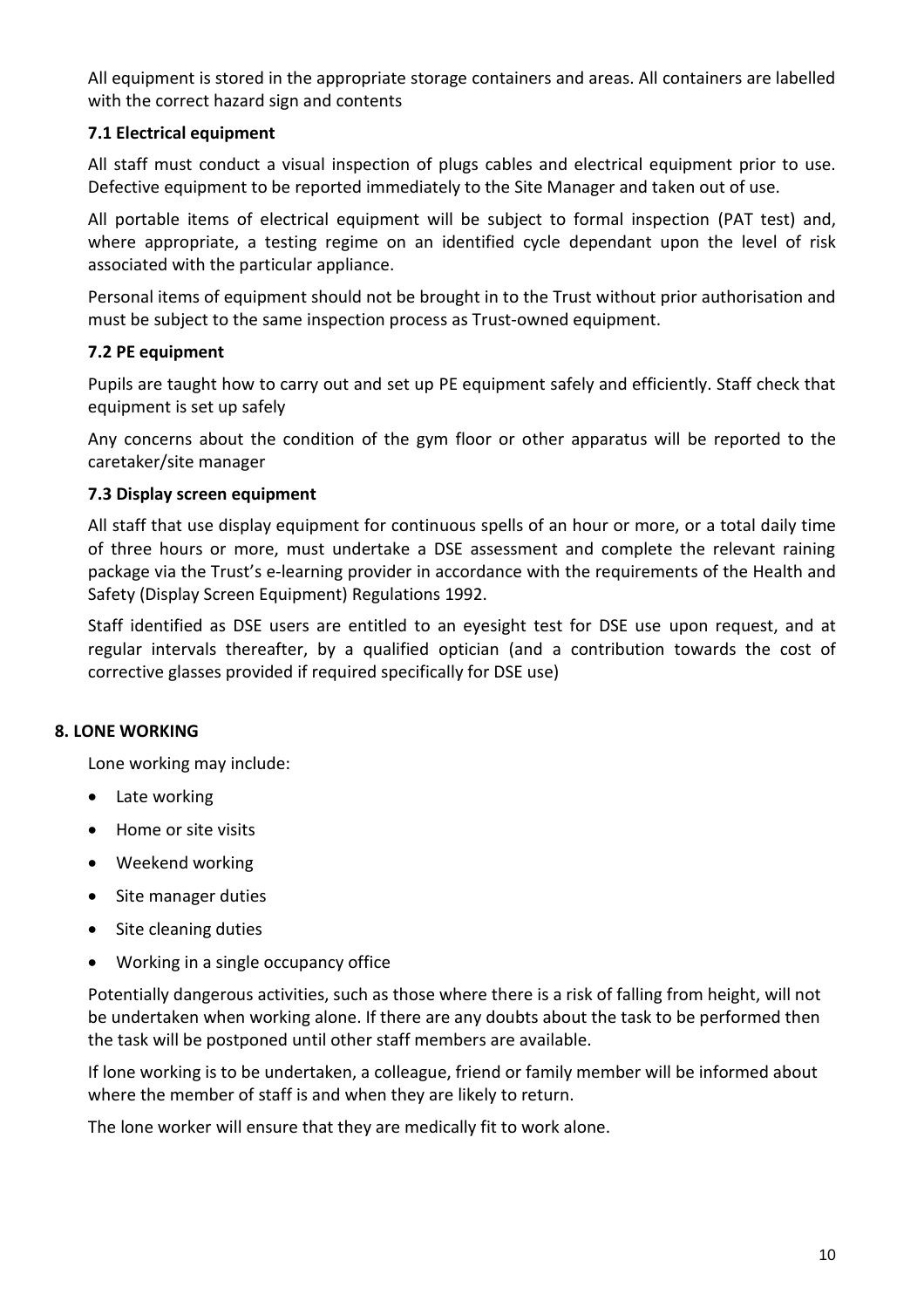#### **9. WORKING AT HEIGHT**

We will ensure that work is properly planned, supervised and carried out by competent people with the skills, knowledge and experience to do the work.

In addition:

- The caretaker/site manager retains ladders for working at height
- Pupils are prohibited from using ladders
- Staff will wear appropriate footwear and clothing when using ladders
- Contractors are expected to provide their own ladders for working at height
- Before using a ladder, staff are expected to conduct a visual inspection to ensure its safety
- Access to high levels, such as roofs, is only permitted by trained persons

#### **10. MANUAL HANDLING**

It is up to individuals to determine whether they are fit to lift or move equipment and furniture. If an individual feels that to lift an item could result in injury or exacerbate an existing condition, they will ask for assistance.

The school will ensure that proper mechanical aids and lifting equipment are available in school, and that staff are trained in how to use them safely.

Staff and pupils are expected to use the following basic manual handling procedure:

Plan the lift and assess the load. If it is awkward or heavy, use a mechanical aid, such as a trolley, or ask another person to help

Take the more direct route that is clear from obstruction and is as flat as possible

Ensure the area where you plan to offload the load is clear

When lifting, bend your knees and keep your back straight, feet apart and angled out. Ensure the load is held close to the body and firmly. Lift smoothly and slowly and avoid twisting, stretching and reaching where practicable

#### **11. OFF-SITE VISITS**

When taking pupils off the school premises, we will ensure that:

Risk assessments will be completed where off-site visits and activities require them

All off-site visits are appropriately staffed

Staff will take a school mobile phone, a portable first aid kit, information about the specific medical needs of pupils along with the parents' contact details

There will always be at least one first aider with a current paediatric first aid certificate on school trips and visits, as required by the statutory framework for the Early Years Foundation Stage.

#### **12. LETTINGS**

This policy applies to lettings. Those who hire any aspect of the school site or any facilities will be made aware of the content of the school's health and safety policy, and will have responsibility for complying with it.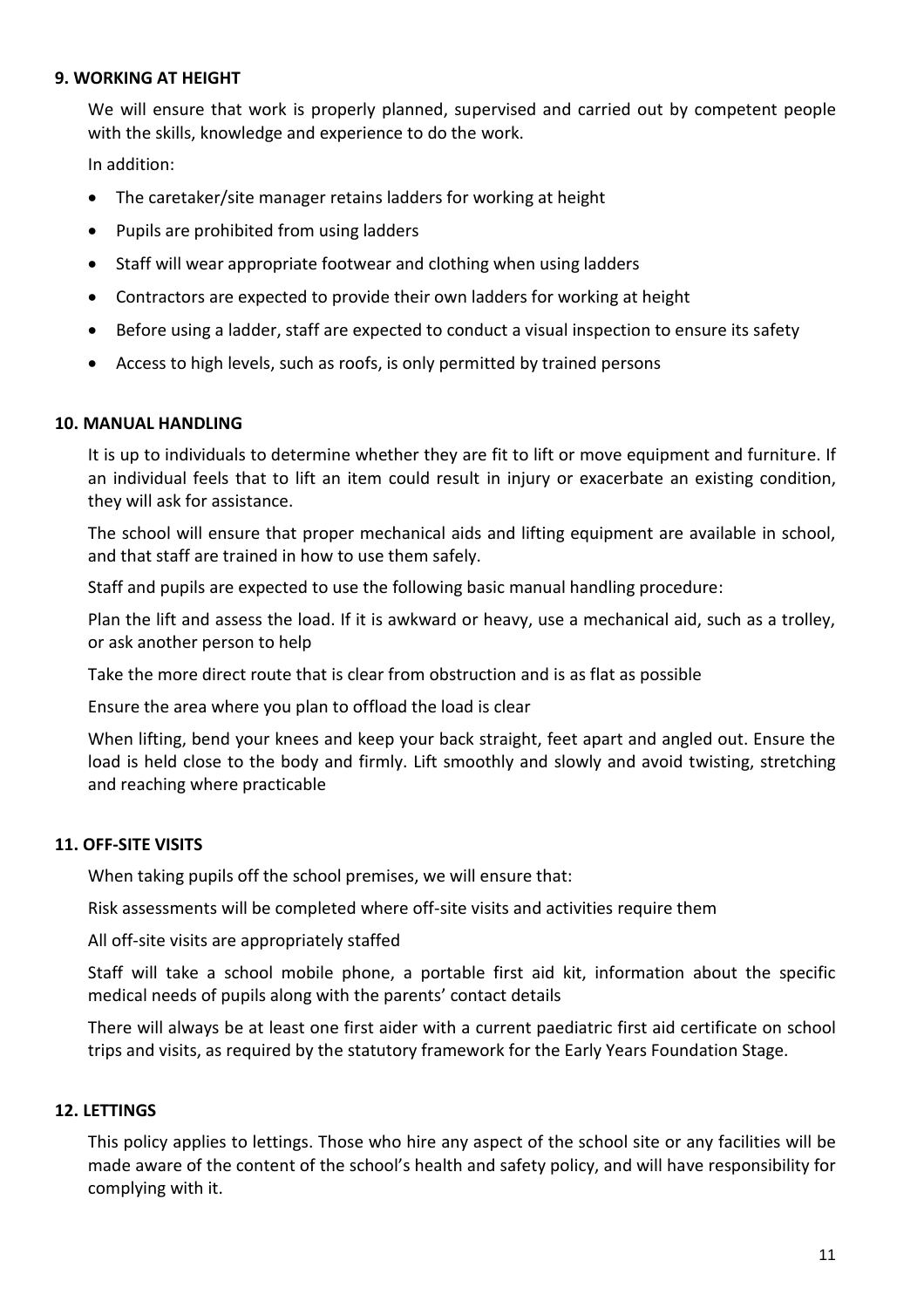#### **13. SMOKING AND VAPING**

Smoking and vaping are not permitted at any time or anywhere on the school premises.

## **15. INFECTION PREVENTION AND CONTROL**

We follow national guidance published by Public Health England (PHE) when responding to infection control issues. We will encourage staff and pupils to follow this good hygiene practice, outlined below, where applicable.

## **15.1 Handwashing**

Wash hands with liquid soup and warm water, and dry with paper towels

Always wash hands after using the toilet, before eating or handling food, and after handling animals

Cover all cuts and abrasions with waterproof dressings

## **15.2 Coughing and sneezing**

Cover mouth and nose with a tissue

Wash hands after using or disposing of tissues

Spitting is discouraged

## **15.3 Personal protective equipment**

Wear disposable non-powdered vinyl or latex-free CE-marked gloves and disposable plastic aprons where there is a risk of splashing or contamination with blood/body fluids (for example, nappy or pad changing)

Wear goggles if there is a risk of splashing to the face

Use the correct personal protective equipment when handling cleaning chemicals

## **15.4 Cleaning of the environment**

Clean the environment, including toys and equipment, frequently and thoroughly

## **15.5 Cleaning of blood and body fluid spillages**

Clean up all spillages of blood, faeces, saliva, vomit, nasal and eye discharges immediately and wear personal protective equipment

When spillages occur, clean using a product that combines both a detergent and a disinfectant and use as per manufacturer's instructions. Ensure it is effective against bacteria and viruses and suitable for use on the affected surface

Never use mops for cleaning up blood and body fluid spillages – use disposable paper towels and discard clinical waste as described below

Make spillage kits available for blood spills

## **15.6 Laundry**

Wash laundry in a separate dedicated facility

Wash soiled linen separately and at the hottest wash the fabric will tolerate

Wear personal protective clothing when handling soiled linen

Bag children's soiled clothing to be sent home, never rinse by hand

#### **15.7 Clinical waste**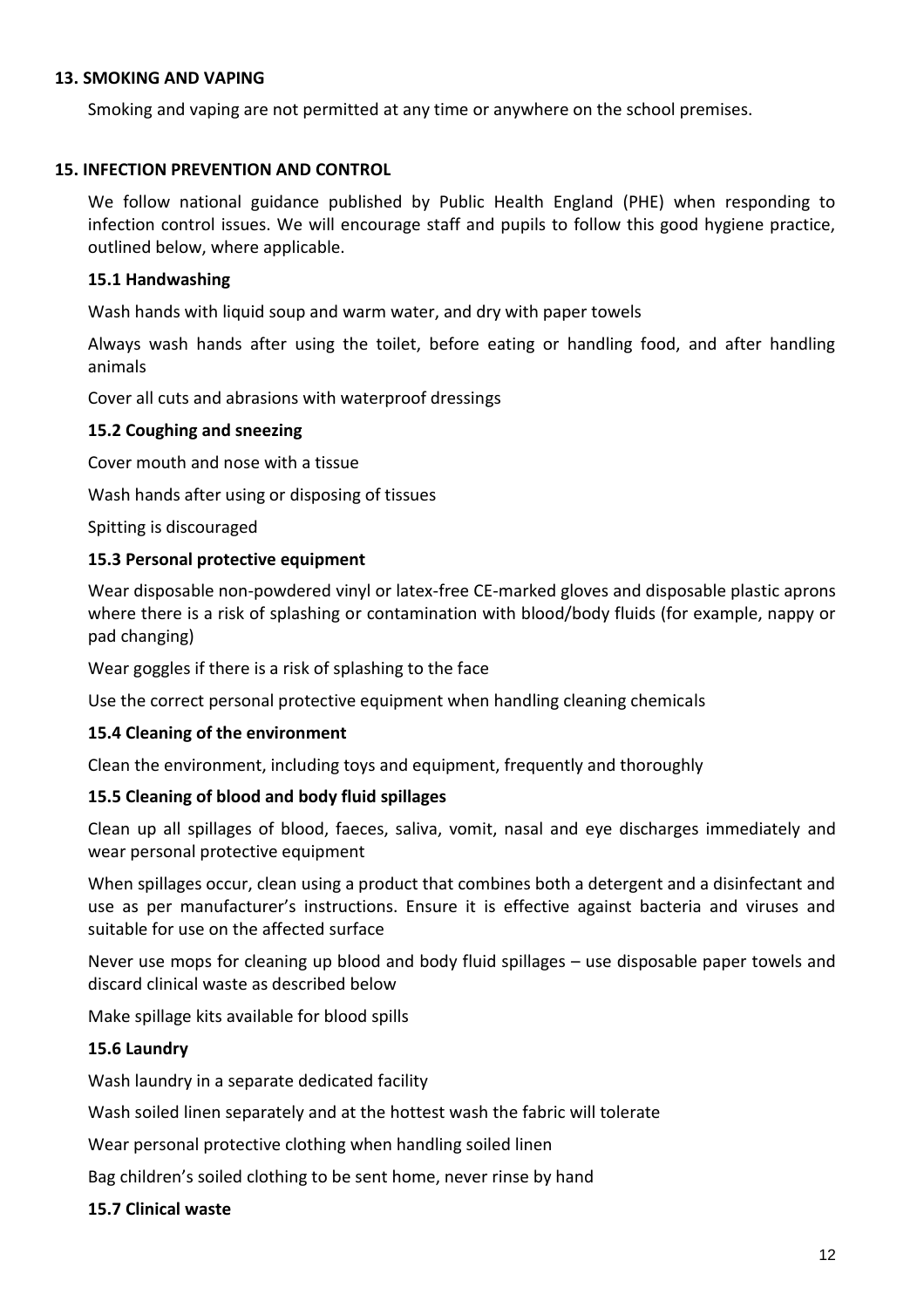Always segregate domestic and clinical waste, in accordance with local policy

Used nappies/pads, gloves, aprons and soiled dressings are stored in correct clinical waste bags in foot-operated bins

Remove clinical waste with a registered waste contractor

Remove all clinical waste bags when they are two-thirds full and store in a dedicated, secure area while awaiting collection

## **15.8 Animals**

Wash hands before and after handling any animals

Keep animals' living quarters clean and away from food areas

Dispose of animal waste regularly, and keep litter boxes away from pupils

Supervise pupils when playing with animals

Seek veterinary advice on animal welfare and animal health issues, and the suitability of the animal as a pet

## **15.9 Pupils vulnerable to infection**

Some medical conditions make pupils vulnerable to infections that would rarely be serious in most children. The school will normally have been made aware of such vulnerable children. These children are particularly vulnerable to chickenpox, measles or slapped cheek disease (parvovirus B19) and, if exposed to either of these, the parent/carer will be informed promptly and further medical advice sought. Advise these children to have additional immunisations, for example for pneumococcal and influenza.

#### **15.10 Exclusion periods for infectious diseases**

The school will follow recommended exclusion periods outlined by Public Health England, summarised in appendix 2.

In the event of an epidemic/pandemic, we will follow advice from Public Health England about the appropriate course of action.

#### **16. NEW AND EXPECTANT MOTHERS**

Risk assessments will be carried out whenever any employee or pupil notifies the school that they are pregnant.

Appropriate measures will be put in place to control risks identified. Some specific risks are summarised below:

Chickenpox can affect the pregnancy if a woman has not already had the infection. Expectant mothers should report exposure to antenatal carer and GP at any stage of exposure. Shingles is caused by the same virus as chickenpox, so anyone who has not had chickenpox is potentially vulnerable to the infection if they have close contact with a case of shingles

If a pregnant woman comes into contact with measles or German measles (rubella), she should inform her antenatal carer and GP immediately to ensure investigation

Slapped cheek disease (parvovirus B19) can occasionally affect an unborn child. If exposed early in pregnancy (before 20 weeks), the pregnant woman should inform her antenatal care and GP as this must be investigated promptly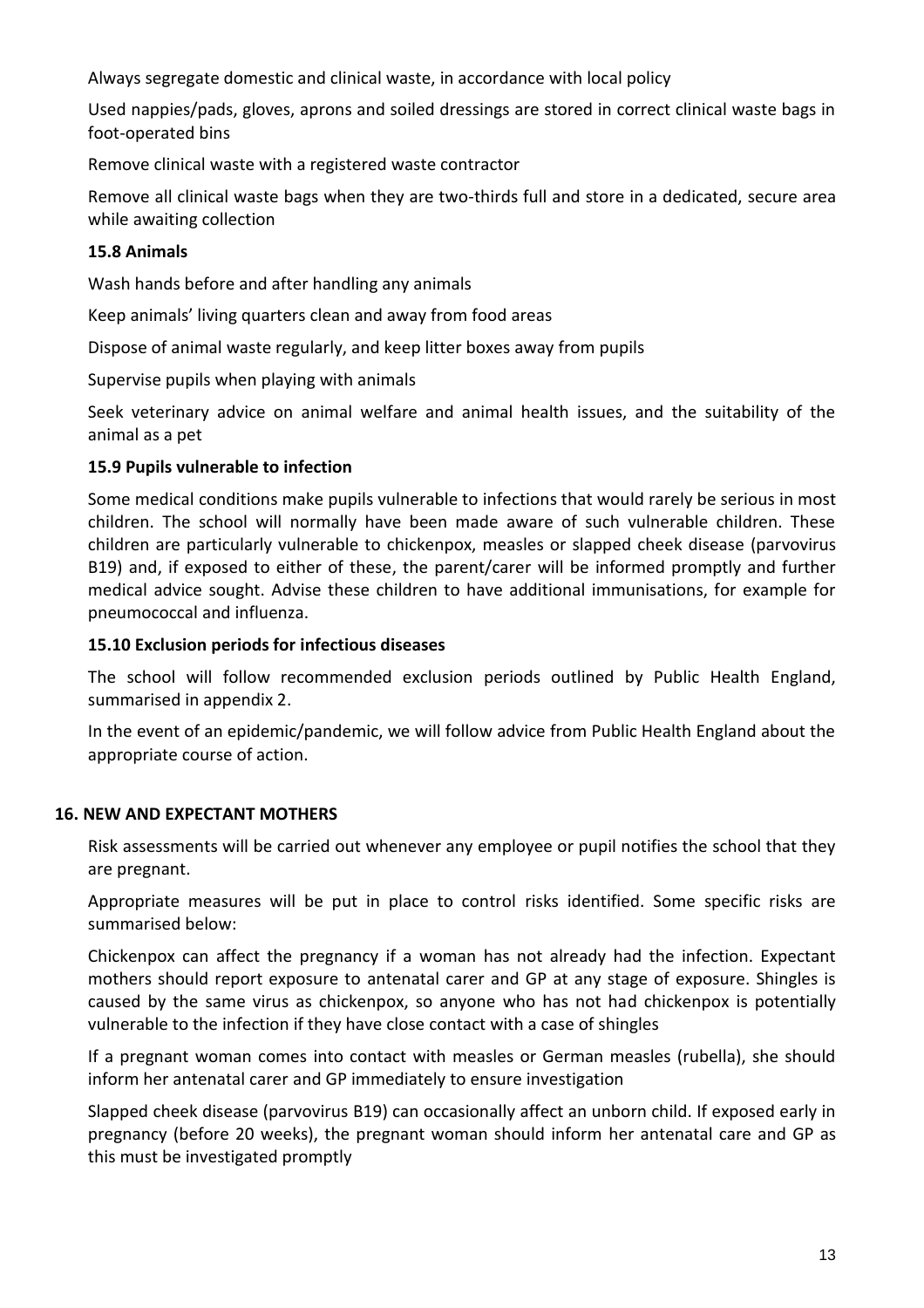# **17. OCCUPATIONAL STRESS**

We are committed to promoting high levels of health and wellbeing and recognise the importance of identifying and reducing workplace stressors through risk assessment.

Systems are in place within the school for responding to individual concerns and monitoring staff workloads.

## **18. ACCIDENT REPORTING**

## **18.1 Accident record book**

An accident form will be completed as soon as possible after the accident occurs by the member of staff or first aider who deals with it. An accident form template can be found in appendix 2

As much detail as possible will be supplied when reporting an accident

Information about injuries will also be kept in the pupil's educational record

Records held in the first aid and accident book will be retained by the school for a minimum of 3 years, in accordance with regulation 25 of the Social Security (Claims and Payments) Regulations 1979, and then securely disposed of.

## **18.2 Reporting to the Health and Safety Executive**

The headteacher/CEO will keep a record of any accident which results in a reportable injury, disease, or dangerous occurrence as defined in the RIDDOR 2013 legislation (regulations 4, 5, 6 and 7).

The headteacher/CEO will report these to the Health and Safety Executive as soon as is reasonably practicable and in any event within 10 days of the incident.

Reportable injuries, diseases or dangerous occurrences include:

Death

Specified injuries. These are:

- o Fractures, other than to fingers, thumbs and toes
- o Amputations
- o Any injury likely to lead to permanent loss of sight or reduction in sight
- $\circ$  Any crush injury to the head or torso causing damage to the brain or internal organs
- o Serious burns (including scalding)
- o Any scalping requiring hospital treatment
- o Any loss of consciousness caused by head injury or asphyxia
- o Any other injury arising from working in an enclosed space which leads to hypothermia or heat-induced illness, or requires resuscitation or admittance to hospital for more than 24 hours

Injuries where an employee is away from work or unable to perform their normal work duties for more than 7 consecutive days

Where an accident leads to someone being taken to hospital

Where something happens that does not result in an injury, but could have done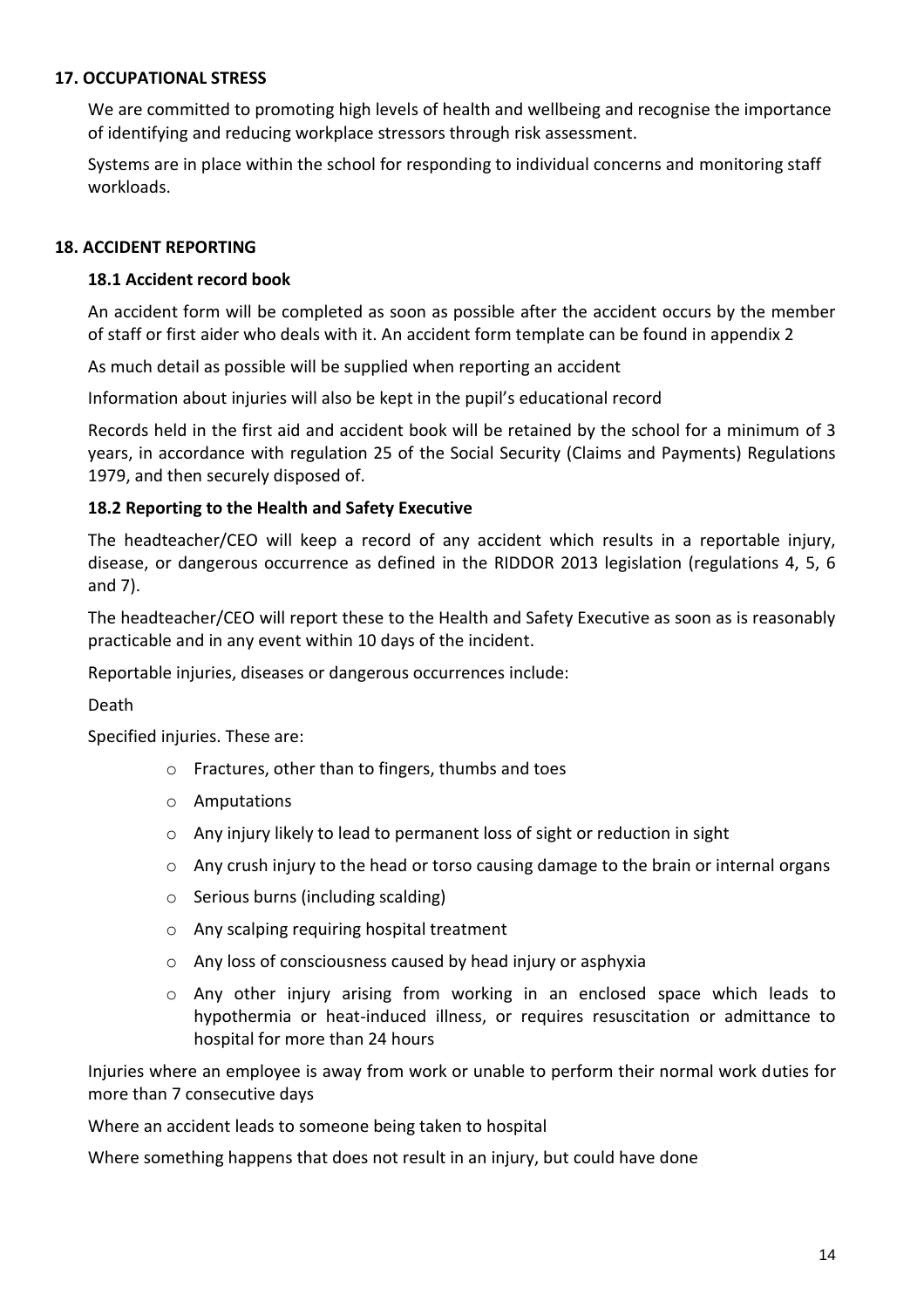Near-miss events that do not result in an injury, but could have done. Examples of near-miss events relevant to schools include, but are not limited to:

- o The collapse or failure of load-bearing parts of lifts and lifting equipment
- $\circ$  The accidental release of a biological agent likely to cause severe human illness
- o The accidental release or escape of any substance that may cause a serious injury or damage to health
- o An electrical short circuit or overload causing a fire or explosion

Information on how to make a RIDDOR report is available here:

[How to make a RIDDOR report, HSE](http://www.hse.gov.uk/riddor/report.htm) http://www.hse.gov.uk/riddor/report.htm

#### **18.3 Notifying parents**

The Headteacher will inform parents of any accident or injury sustained by a pupil, and any first aid treatment given, on the same day, or as soon as reasonably practicable.

#### **18.4 Reporting to Ofsted and child protection agencies**

The CEO will notify Ofsted of any serious accident, illness or injury to, or death of, a pupil while in the school's care. This will happen as soon as is reasonably practicable, and no later than 14 days after the incident.

The CEO will also notify the local authority of any serious accident or injury to, or the death of, a pupil while in the school's care.

#### **19. TRAINING**

Our staff are provided with health and safety training as part of their induction process.

Staff who work in high risk environments, such as in science labs or with woodwork equipment, or work with pupils with special educational needs (SEN), are given additional health and safety training.

#### **20. MONITORING**

This policy will be reviewed by the trust board every 2 years.

At every review, the policy will be approved by the CEO and trust board.

#### **21. LINKS WITH OTHER POLICIES**

This health and safety policy links to the following policies:

- First aid
- Risk assessment
- Supporting pupils with medical conditions
- Accessibility plan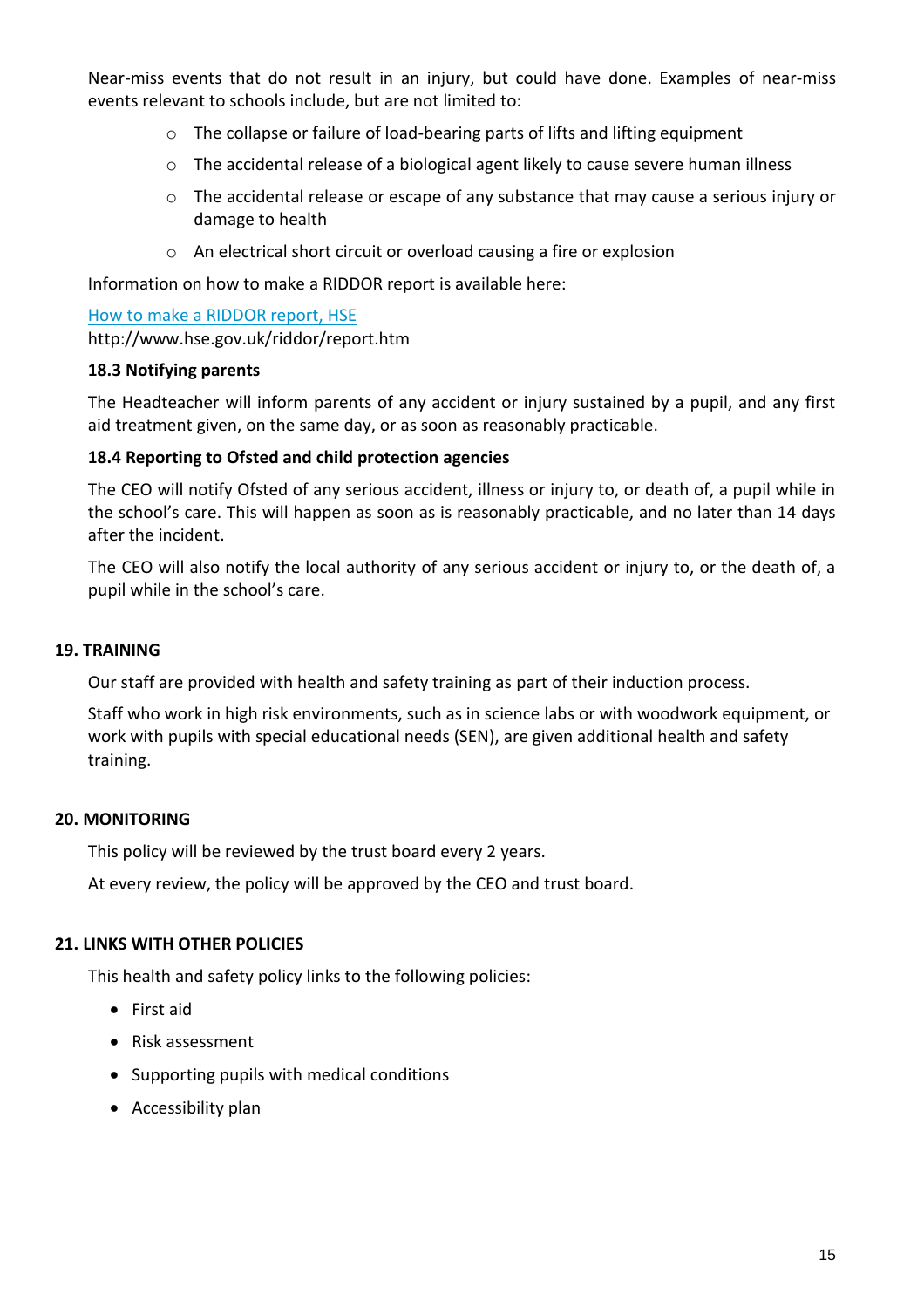

# **Appendix 4. Recommended absence period for preventing the spread of infection**

This list of recommended absence periods for preventing the spread of infection is taken from non-statutory guidance for schools and other childcare [settings](https://www.gov.uk/government/uploads/system/uploads/attachment_data/file/522337/Guidance_on_infection_control_in_schools.pdf) from Public Health England (PHE).

## **Rashes and skin infections**

| Infection or complaint      | Recommended period to be kept away from school<br>or nursery | <b>Comments</b>                                                                                                                                                                                                                                                                                                                          |
|-----------------------------|--------------------------------------------------------------|------------------------------------------------------------------------------------------------------------------------------------------------------------------------------------------------------------------------------------------------------------------------------------------------------------------------------------------|
| Athlete's foot              | None                                                         | Athlete's foot is not a serious condition. Treatment is<br>recommended.                                                                                                                                                                                                                                                                  |
| Chickenpox                  | Until all vesicles have crusted over                         | Some medical conditions make children vulnerable to infections<br>that would rarely be serious in most children, these include those<br>being treated for leukaemia or other cancers. These children are<br>particularly vulnerable to chickenpox. Chickenpox can also affect<br>pregnancy if a woman has not already had the infection. |
| Cold sores (herpes simplex) | None                                                         | Avoid kissing and contact with the sores. Cold sores are generally<br>mild and self-limiting.                                                                                                                                                                                                                                            |
| German measles (rubella)*   | Four days from onset of rash (as per "Green Book")           | Preventable by immunisation (MMR x2 doses). If a pregnant<br>woman comes into contact with German measles she should                                                                                                                                                                                                                     |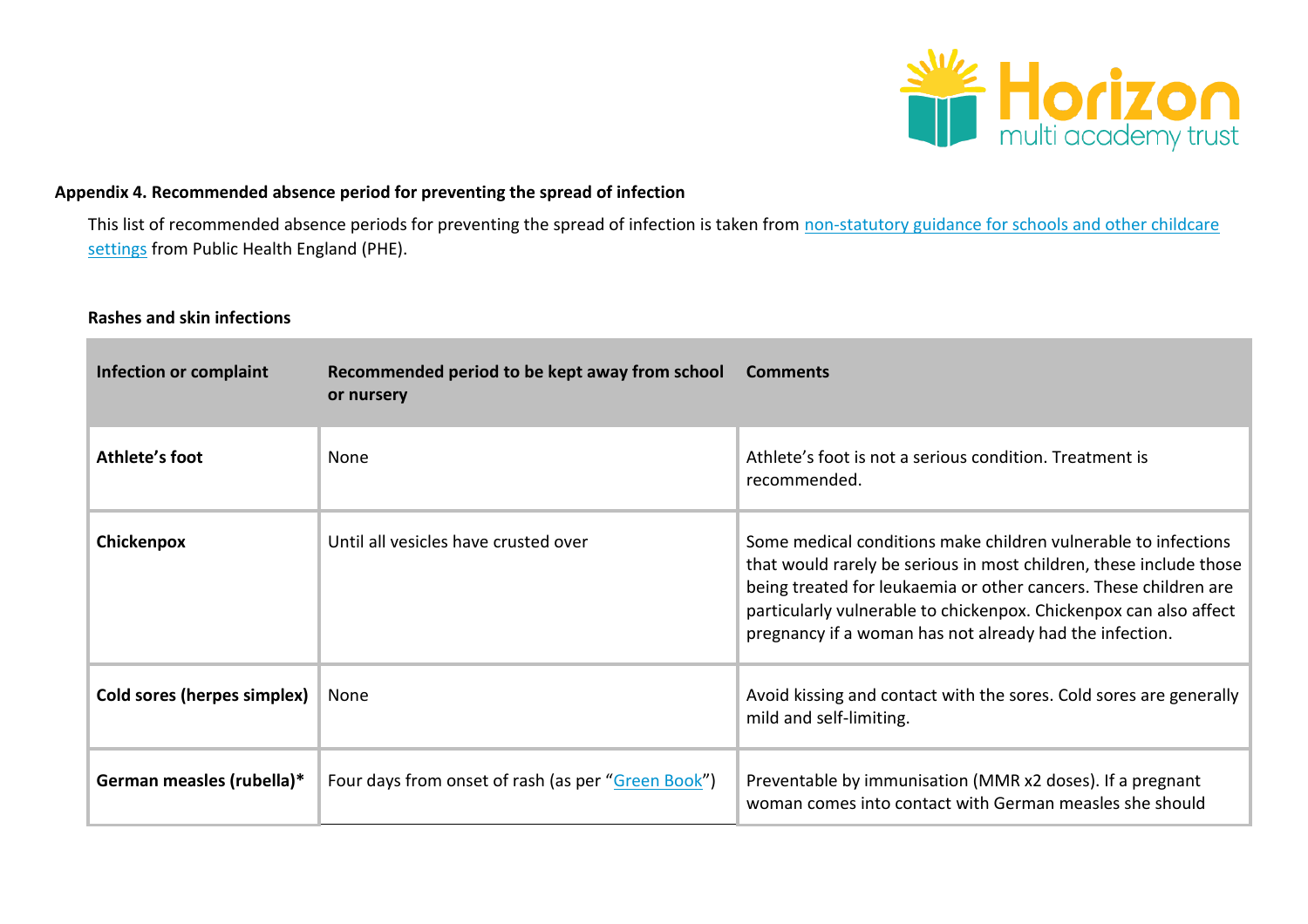|                       |                                                                                          | inform her GP and antenatal carer immediately to ensure<br>investigation.                                                                                                                                                                                                                                                                                                                                                                                                                                      |
|-----------------------|------------------------------------------------------------------------------------------|----------------------------------------------------------------------------------------------------------------------------------------------------------------------------------------------------------------------------------------------------------------------------------------------------------------------------------------------------------------------------------------------------------------------------------------------------------------------------------------------------------------|
| Hand, foot and mouth  | None                                                                                     |                                                                                                                                                                                                                                                                                                                                                                                                                                                                                                                |
| Impetigo              | Until lesions are crusted and healed, or 48 hours<br>after starting antibiotic treatment | Antibiotic treatment speeds healing and reduces the infectious<br>period.                                                                                                                                                                                                                                                                                                                                                                                                                                      |
| Measles*              | Four days from onset of rash                                                             | Preventable by immunisation (MMR x2 doses). Some medical<br>conditions make children vulnerable to infections that would<br>rarely be serious in most children, these include those being<br>treated for leukaemia or other cancers. These children are<br>particularly vulnerable to measles. Measles during pregnancy can<br>result in early delivery or even loss of the baby. If a pregnant<br>woman is exposed she should immediately inform whoever is<br>giving antenatal care to ensure investigation. |
| Molluscum contagiosum | None                                                                                     | A self-limiting condition.                                                                                                                                                                                                                                                                                                                                                                                                                                                                                     |
| Ringworm              | Exclusion not usually required                                                           | Treatment is required.                                                                                                                                                                                                                                                                                                                                                                                                                                                                                         |
| Roseola (infantum)    | None                                                                                     |                                                                                                                                                                                                                                                                                                                                                                                                                                                                                                                |
| <b>Scabies</b>        | Child can return after first treatment                                                   | Household and close contacts require treatment.                                                                                                                                                                                                                                                                                                                                                                                                                                                                |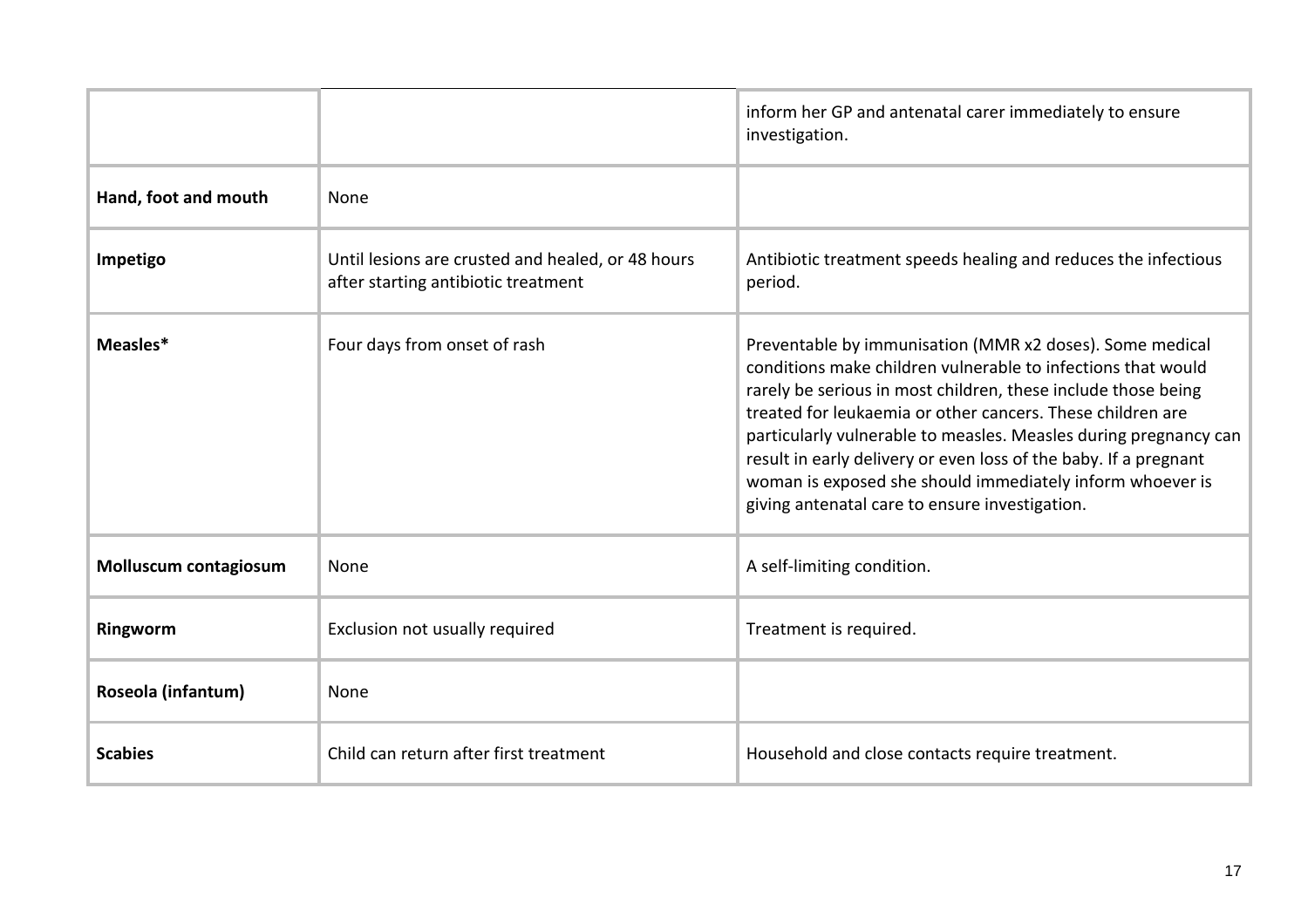| Scarlet fever*                                                     | Child can return 24 hours after starting appropriate<br>antibiotic treatment | Antibiotic treatment is recommended for the affected child.                                                                                                                                                                                                                                                                                                                                                                                                                                                                                 |
|--------------------------------------------------------------------|------------------------------------------------------------------------------|---------------------------------------------------------------------------------------------------------------------------------------------------------------------------------------------------------------------------------------------------------------------------------------------------------------------------------------------------------------------------------------------------------------------------------------------------------------------------------------------------------------------------------------------|
| <b>Slapped cheek</b><br>syndrome/fifth disease<br>(parvovirus B19) | None (once rash has developed)                                               | Some medical conditions make children vulnerable to infections<br>that would rarely be serious in most children, these include those<br>being treated for leukaemia or other cancers. These children are<br>particularly vulnerable to parvovirus B19. Slapped cheek disease<br>(parvovirus B19) can occasionally affect an unborn child. If<br>exposed early in pregnancy (before 20 weeks), inform whoever is<br>giving antenatal care as this must be investigated promptly.                                                             |
| <b>Shingles</b>                                                    | Exclude only if rash is weeping and cannot be<br>covered                     | Can cause chickenpox in those who are not immune, i.e. have<br>not had chickenpox. It is spread by very close contact and touch.<br>If further information is required, contact your local PHE centre.<br>Some medical conditions make children vulnerable to infections<br>that would rarely be serious in most children, these include those<br>being treated for leukaemia or other cancers. These children are<br>particularly vulnerable to shingles. Shingles can also affect<br>pregnancy if a woman has not already had chickenpox. |
| <b>Warts and verrucae</b>                                          | None                                                                         | Verrucae should be covered in swimming pools, gymnasiums and<br>changing rooms.                                                                                                                                                                                                                                                                                                                                                                                                                                                             |

# **Diarrhoea and vomiting illness**

**Infection or complaint Recommended period to be kept away from school Comments**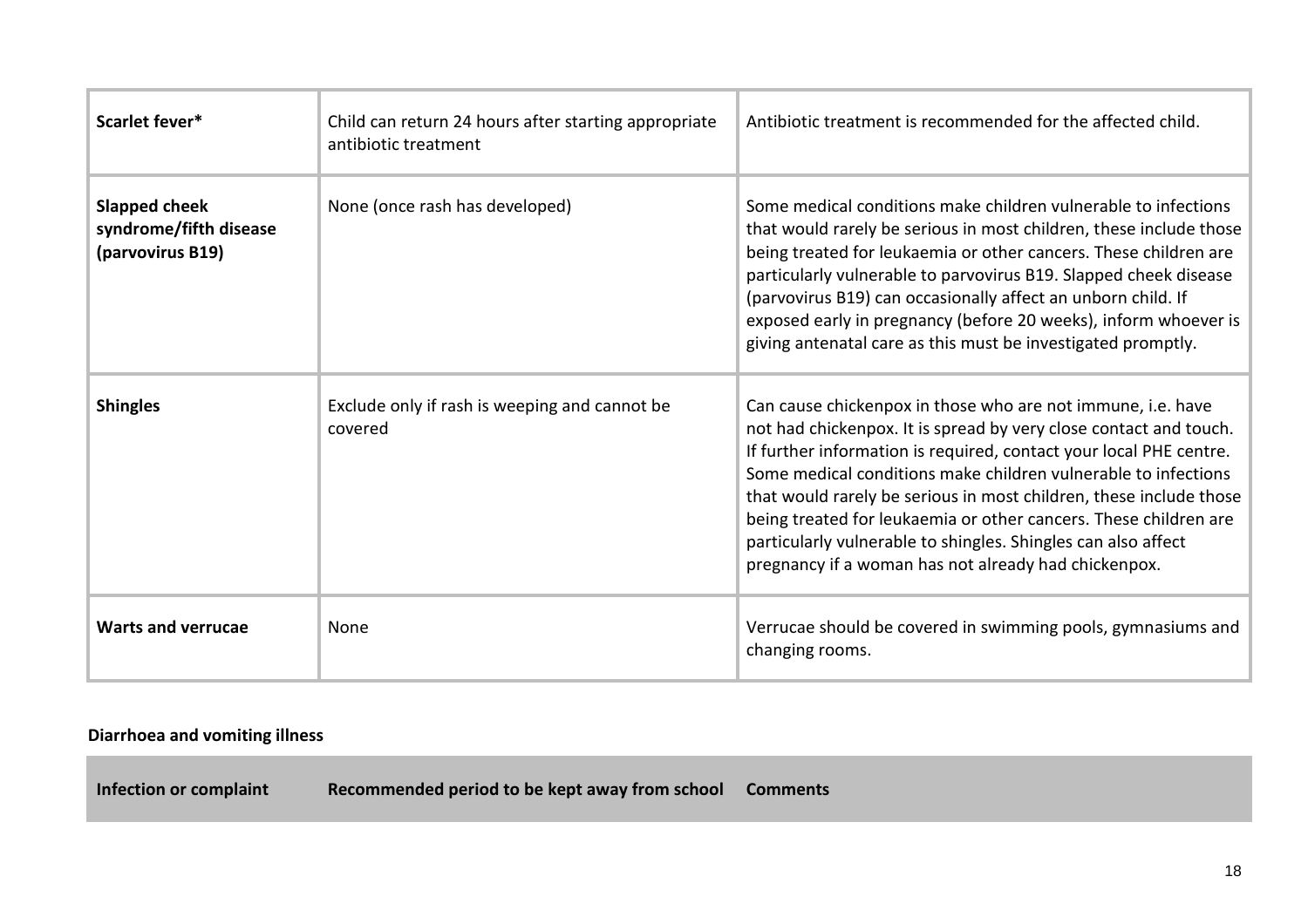|                                                                                             | or nursery                                                                                                                                                          |                                                                                                                                                                                                                                                                                                                                                                                                               |
|---------------------------------------------------------------------------------------------|---------------------------------------------------------------------------------------------------------------------------------------------------------------------|---------------------------------------------------------------------------------------------------------------------------------------------------------------------------------------------------------------------------------------------------------------------------------------------------------------------------------------------------------------------------------------------------------------|
| Diarrhoea and/or vomiting                                                                   | 48 hours from last episode of diarrhoea or vomiting                                                                                                                 |                                                                                                                                                                                                                                                                                                                                                                                                               |
| E. coli 0157 VTEC<br>Typhoid* [and<br>paratyphoid*] (enteric<br>fever) Shigella (dysentery) | Should be excluded for 48 hours from the last<br>episode of diarrhoea. Further exclusion may be<br>required for some children until they are no longer<br>excreting | Further exclusion is required for children aged 5 years or younger<br>and those who have difficulty in adhering to hygiene practices.<br>Children in these categories should be excluded until there is<br>evidence of microbiological clearance. This guidance may also<br>apply to some contacts who may also require microbiological<br>clearance. Please consult your local PHE centre for further advice |
| <b>Cryptosporidiosis</b>                                                                    | Exclude for 48 hours from the last episode of<br>diarrhoea                                                                                                          | Exclusion from swimming is advisable for two weeks after the<br>diarrhoea has settled                                                                                                                                                                                                                                                                                                                         |

# **Respiratory infections**

| Infection or complaint | Recommended period to be kept away from school<br>or nursery | <b>Comments</b>                                                                                                                                                                                                                                                                                              |
|------------------------|--------------------------------------------------------------|--------------------------------------------------------------------------------------------------------------------------------------------------------------------------------------------------------------------------------------------------------------------------------------------------------------|
| Flu (influenza)        | Until recovered                                              | Some medical conditions make children vulnerable to infections<br>that would rarely be serious in most children, these include those<br>being treated for leukaemia or other cancers. It may be advisable<br>for these children to have additional immunisations, for example<br>pneumococcal and influenza. |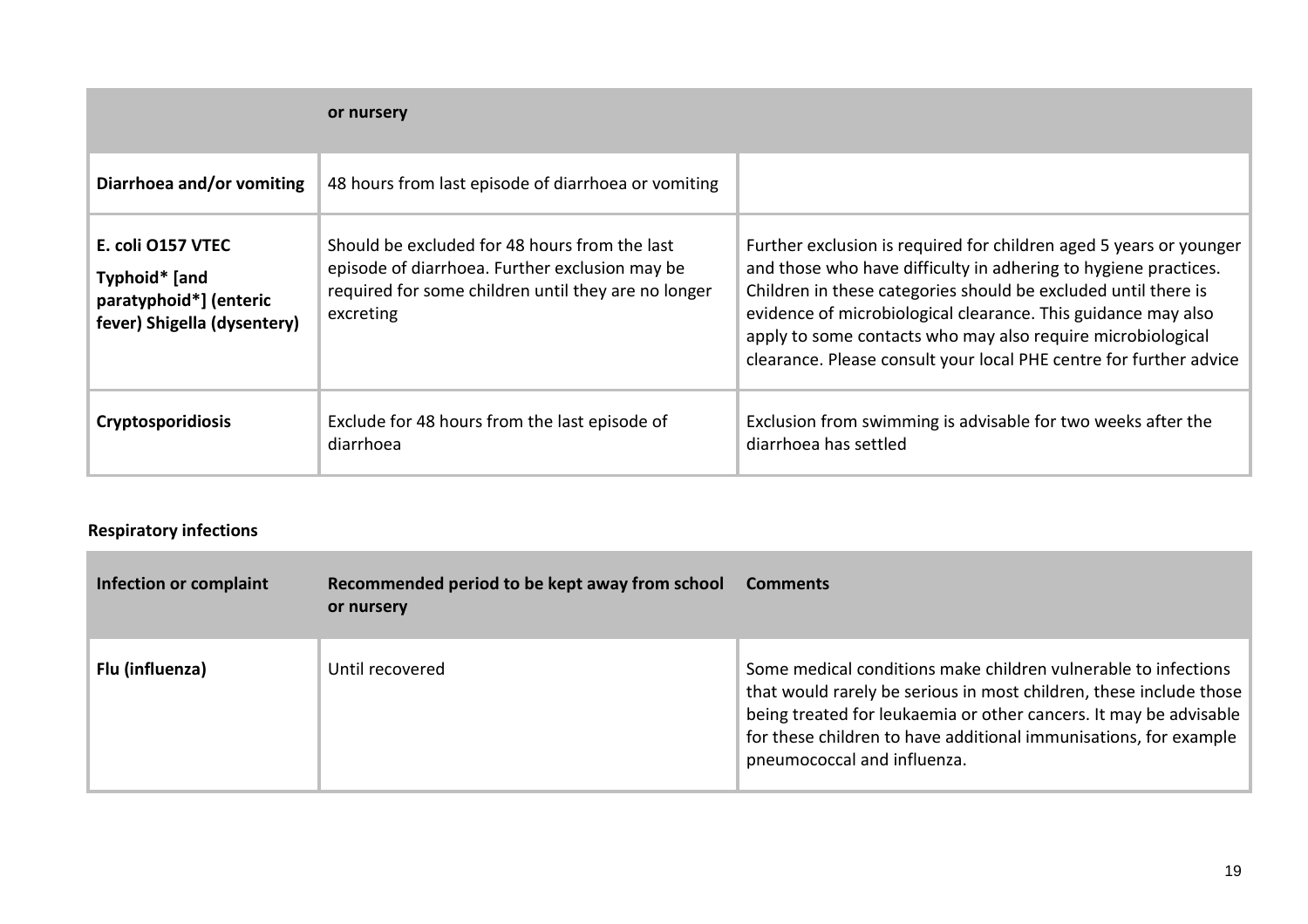| Tuberculosis*   | Always consult your local PHE centre                                                                         | Some medical conditions make children vulnerable to infections<br>that would rarely be serious in most children, these include those<br>being treated for leukaemia or other cancers. It may be advisable<br>for these children to have additional immunisations, for example<br>pneumococcal and influenza. |
|-----------------|--------------------------------------------------------------------------------------------------------------|--------------------------------------------------------------------------------------------------------------------------------------------------------------------------------------------------------------------------------------------------------------------------------------------------------------|
| Whooping cough* | Five days from starting antibiotic treatment, or 21<br>days from onset of illness if no antibiotic treatment | Preventable by vaccination. After treatment, non-infectious<br>coughing may continue for many weeks. Your local PHE centre<br>will organise any contact tracing necessary.                                                                                                                                   |

# **Other infections**

| Infection or complaint | Recommended period to be kept away from school<br>or nursery         | <b>Comments</b>                                                                                                                                                                         |
|------------------------|----------------------------------------------------------------------|-----------------------------------------------------------------------------------------------------------------------------------------------------------------------------------------|
| Conjunctivitis         | None                                                                 | If an outbreak/cluster occurs, consult your local PHE centre.                                                                                                                           |
| Diphtheria*            | Exclusion is essential. Always consult with your local<br><b>HPT</b> | Family contacts must be excluded until cleared to return by your<br>local PHE centre. Preventable by vaccination. Your local PHE<br>centre will organise any contact tracing necessary. |
| <b>Glandular fever</b> | None                                                                 |                                                                                                                                                                                         |
| <b>Head lice</b>       | None                                                                 | Treatment is recommended only in cases where live lice have<br>been seen.                                                                                                               |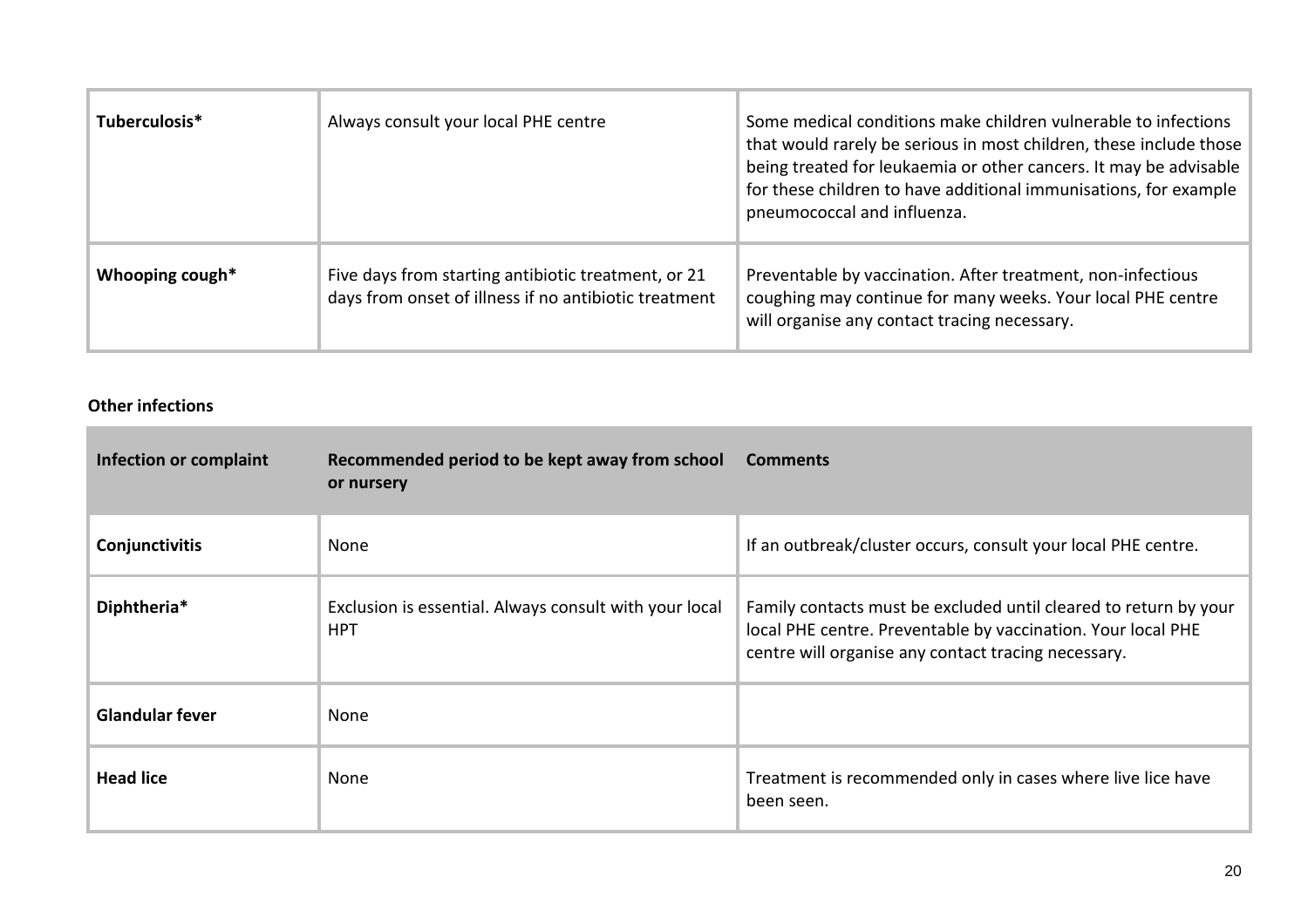| <b>Hepatitis A*</b>                        | Exclude until seven days after onset of jaundice (or<br>seven days after symptom onset if no jaundice) | In an outbreak of hepatitis A, your local PHE centre will advise on<br>control measures.                                                                                                                                                                                                                                                                                                                                                                                                                                                                                                                                                           |
|--------------------------------------------|--------------------------------------------------------------------------------------------------------|----------------------------------------------------------------------------------------------------------------------------------------------------------------------------------------------------------------------------------------------------------------------------------------------------------------------------------------------------------------------------------------------------------------------------------------------------------------------------------------------------------------------------------------------------------------------------------------------------------------------------------------------------|
| Hepatitis B*, C*, HIV/AIDS                 | None                                                                                                   | Hepatitis B and C and HIV are bloodborne viruses that are not<br>infectious through casual contact. All spillages of blood should be<br>cleaned up immediately (always wear PPE). When spillages<br>occur, clean using a product that combines both a detergent and<br>a disinfectant. Use as per manufacturer's instructions and ensure<br>it is effective against bacteria and viruses and suitable for use on<br>the affected surface. Never use mops for cleaning up blood and<br>body fluid spillages - use disposable paper towels and discard<br>clinical waste as described below. A spillage kit should be<br>available for blood spills. |
| Meningococcal<br>meningitis*/ septicaemia* | Until recovered                                                                                        | Meningitis C is preventable by vaccination There is no reason to<br>exclude siblings or other close contacts of a case. In case of an<br>outbreak, it may be necessary to provide antibiotics with or<br>without meningococcal vaccination to close school contacts.<br>Your local PHE centre will advise on any action is needed.                                                                                                                                                                                                                                                                                                                 |
| Meningitis* due to other<br>bacteria       | Until recovered                                                                                        | Hib and pneumococcal meningitis are preventable by<br>vaccination. There is no reason to exclude siblings or other close<br>contacts of a case. Your local PHE centre will give advice on any<br>action needed.                                                                                                                                                                                                                                                                                                                                                                                                                                    |
| Meningitis viral*                          | None                                                                                                   | Milder illness. There is no reason to exclude siblings and other<br>close contacts of a case. Contact tracing is not required.                                                                                                                                                                                                                                                                                                                                                                                                                                                                                                                     |